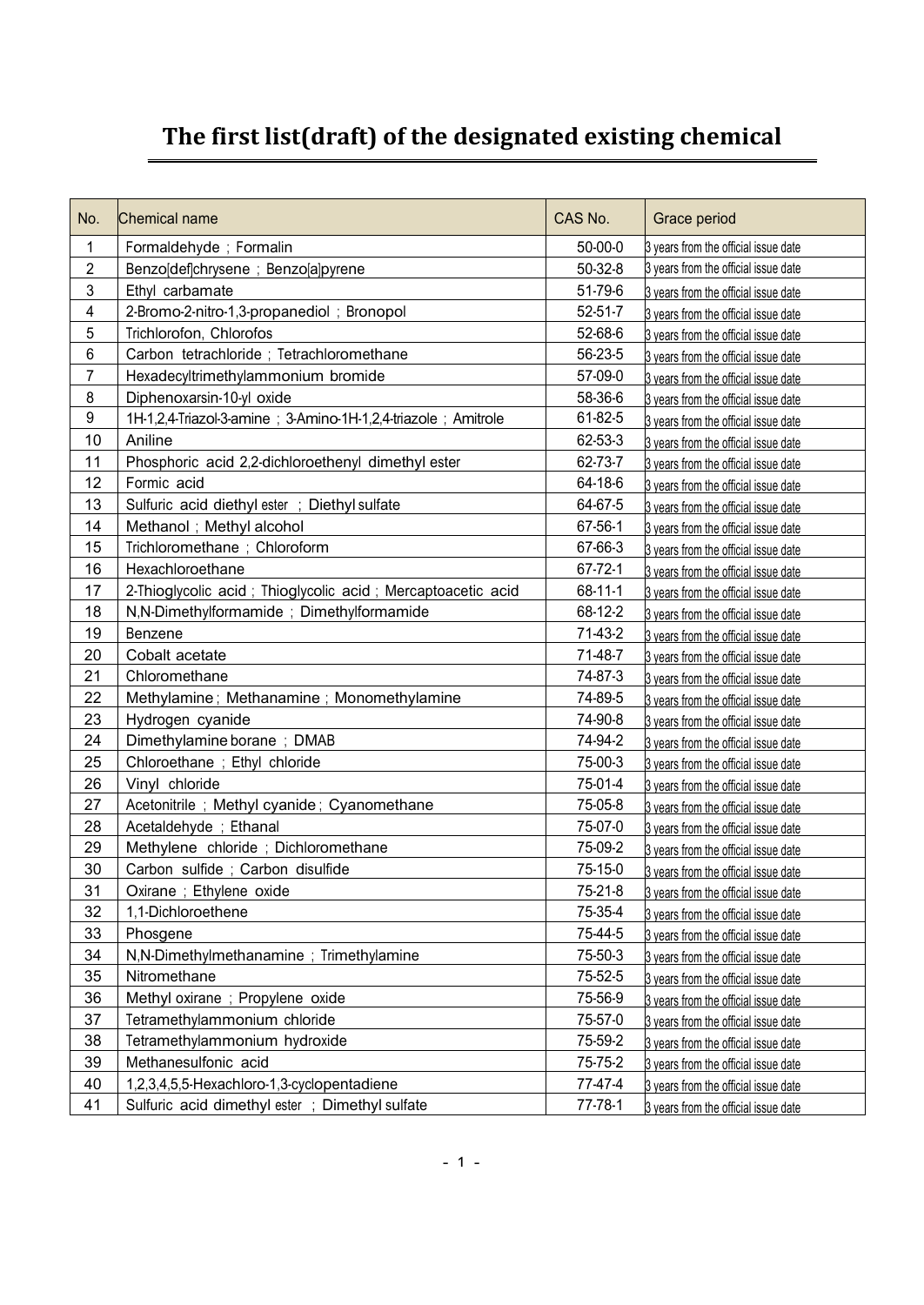| No. | Chemical name                                                   | CAS No. | Grace period                         |
|-----|-----------------------------------------------------------------|---------|--------------------------------------|
| 42  | Isoprene                                                        | 78-79-5 | 3 years from the official issue date |
| 43  | Methyl ethyl ketone; MEK, 2-Butanone                            | 78-93-3 | 3 years from the official issue date |
| 44  | 1,1,2-Trichloroethane                                           | 79-00-5 | 3 years from the official issue date |
| 45  | Ethylene trichloride; Trichloroethylene; Trichloroethene        | 79-01-6 | 3 years from the official issue date |
| 46  | Chloroacetyl chloride                                           | 79-04-9 | 3 vears from the official issue date |
| 47  | 2-Propenamide ; Acrylamide                                      | 79-06-1 | 3 years from the official issue date |
| 48  | 2-Propenoic acid ; Acrylic acid                                 | 79-10-7 | 3 years from the official issue date |
| 49  | Chloroacetic acid                                               | 79-11-8 | 3 years from the official issue date |
| 50  | 1,1,2,2-Tetrachloroethane                                       | 79-34-5 | 3 years from the official issue date |
| 51  | 4,4'-(1-Methylethylidene)bis[2,6-dibromophenol]                 | 79-94-7 | 3 years from the official issue date |
| 52  | 4,4'-(1-Methylethylidene)bisphenol; Bisphenol A                 | 80-05-7 | 3 years from the official issue date |
| 53  | 4-(1,1-Dimethylpropyl)phenol; 4-tert-Amylphenol                 | 80-46-6 | 3 vears from the official issue date |
| 54  | 1,2-Benzenedicarboxylic acid diisobutyl ester                   | 84-69-5 | 3 years from the official issue date |
| 55  | 1,2-Benzenedicarboxylic acid dibutyl ester                      | 84-74-2 | 3 years from the official issue date |
| 56  | 1,2-Benzenedicarboxylic acid butyl phenylmethyl ester           | 85-68-7 | 3 years from the official issue date |
| 57  | 1,3,5-Trichloro-1,3,5-triazine-2,4,6(1H,3H,5H)-trione           | 87-90-1 | 3 years from the official issue date |
| 58  | 1-Methyl-2-nitrobenzene; o-Nitrotoluene                         | 88-72-2 | 3 years from the official issue date |
| 59  | 2-sec-Butyl-4,6-dinitrophenol                                   | 88-85-7 | 3 years from the official issue date |
| 60  | 2,4,6-Trinitrophenol ; Picric acid                              | 88-89-1 | 3 years from the official issue date |
| 61  | o-Anisidine                                                     | 90-04-0 | 3 years from the official issue date |
| 62  | N-Phenyl-1-naphthalenamine                                      | 90-30-2 | 3 years from the official issue date |
| 63  | [1,1'-Biphenyl]-2-ol; o-Phenylphenol                            | 90-43-7 | 3 years from the official issue date |
| 64  | 1,3-Diisocyanato-2-methylbenzene                                | 91-08-7 | 3 years from the official issue date |
| 65  | Naphthalene                                                     | 91-20-3 | 3 years from the official issue date |
| 66  | Benzo[b]pyridine ; Quinoline                                    | 91-22-5 | 3 years from the official issue date |
| 67  | N,N-Diethylbenzenamine; N,N-Diethylaniline                      | 91-66-7 | 3 years from the official issue date |
| 68  | N,N-Diethyl-m-toluidine                                         | 91-67-8 | 3 years from the official issue date |
| 69  | 3,3'-Dichloro-(1,1'-biphenyl)-4,4'-diamine                      | 91-94-1 | 3 years from the official issue date |
| 70  | 1,1'-Biphenyl ; Diphenyl; Phenylbenzene                         | 92-52-4 | 3 years from the official issue date |
| 71  | 4-Nitrobiphenyl                                                 | 92-93-3 | 3 years from the official issue date |
| 72  | Benzoyl peroxide                                                | 94-36-0 | 3 years from the official issue date |
| 73  | N-Cyclohexyl-2-benzothiazolesulfenamide                         | 95-33-0 | 3 years from the official issue date |
| 74  | o-Xylene ; 1,2-Dimethylbenzene                                  | 95-47-6 | 3 years from the official issue date |
| 75  | o-Cresol; 2-Methylphenol                                        | 95-48-7 | 3 years from the official issue date |
| 76  | 1,2-Dichlorobenzene ; o-Dichlorobenzene                         | 95-50-1 | 3 years from the official issue date |
| 77  | 2-Methylbenzenamine ; o-Toluidine ; 2-Aminotoluene              | 95-53-4 | 3 years from the official issue date |
| 78  | 1,2-Benzenediamine ; o-Phenylenediamine                         | 95-54-5 | 3 years from the official issue date |
| 79  | 4-Methyl-1,3-benzenediamine                                     | 95-80-7 | 3 years from the official issue date |
| 80  | 2,5-Dimethylphenol; 2,5-Xylenol                                 | 95-87-4 | 3 years from the official issue date |
| 81  | 2-Methyl-2-propenoic acid 2-propenyl ester                      | 96-05-9 | 3 years from the official issue date |
| 82  | Phenyloxirane ; Styrene oxide ; (Epoxyethyl)benzene             | 96-09-3 | 3 years from the official issue date |
| 83  | 1,3-Dichloro-2-propanol                                         | 96-23-1 | 3 years from the official issue date |
| 84  | 2-Propenoic acid methyl ester ; Methyl acrylate                 | 96-33-3 | 3 years from the official issue date |
| 85  | Chloroacetic acid methyl ester ; Methyl $\alpha$ -chloroacetate | 96-34-4 | 3 years from the official issue date |
| 86  | 2-Imidazolidinethione                                           | 96-45-7 | 3 years from the official issue date |
| 87  | Bis(diethylthiocarbamoyl) disulfide; Disulfiram; Cronetal       | 97-77-8 | 3 years from the official issue date |
| 88  | 2-Methyl-2-propenoic acid 2-methylpropyl ester                  | 97-86-9 | 3 years from the official issue date |
| 89  | 2-Furanmethanol ; Furfuryl alcohol                              | 98-00-0 | 3 years from the official issue date |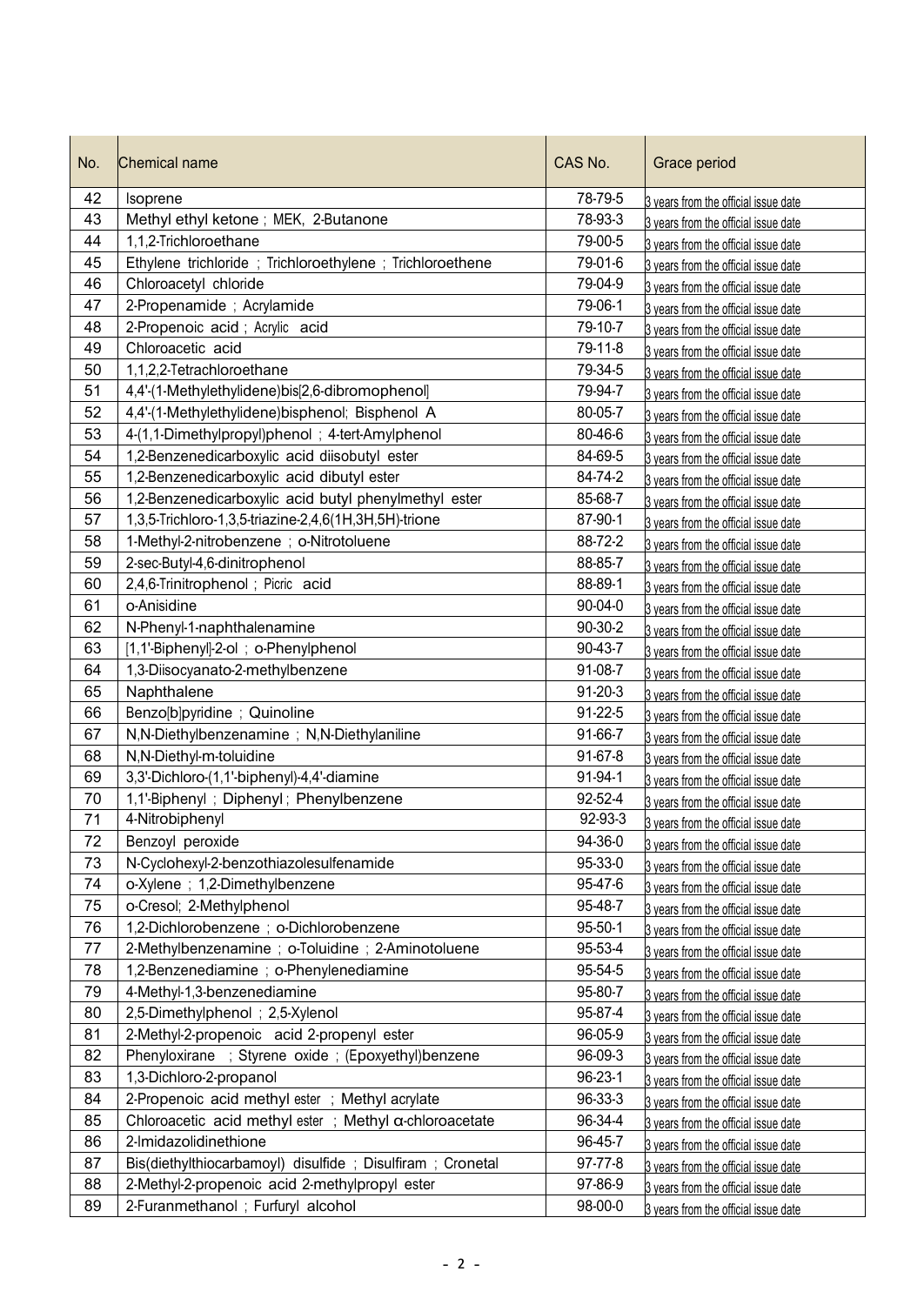| 98-01-1<br>90<br>2-Furancarboxyaldehyde ; 2-Furaldehyde<br>3 years from the official issue date<br>(Trichloromethyl) benzene ; α, α, α-Trichlorotoluene<br>98-07-7<br>91<br>3 years from the official issue date<br>Benzoyl chloride<br>92<br>98-88-4<br>3 years from the official issue date<br>93<br>Nitrobenzene<br>98-95-3<br>3 years from the official issue date<br>94<br>N,N,4-Trimethylbenzenamine; Dimethyl-p-toludine<br>99-97-8<br>3 years from the official issue date<br>1-Methyl-4-nitrobenzene; p-Nitrotoluene<br>95<br>99-99-0<br>3 years from the official issue date<br>Vinylbenzene ; Styrene ; Ethenylbenzene<br>100-42-5<br>96<br>3 years from the official issue date<br>97<br>(Chloromethyl)benzene ; Benzyl chloride<br>100-44-7<br>3 years from the official issue date<br>98<br>N-Methylbenzenamine; Methylaniline<br>100-61-8<br>3 years from the official issue date<br>99<br>Hexamethylenetetramine; Hexamine<br>100-97-0<br>3 years from the official issue date<br>100<br>Triphenyl phosphite<br>101-02-0<br>3 years from the official issue date<br>101<br>3,3'-Dichloro-4,4'-diaminodiphenylmethane<br>101-14-4<br>3 years from the official issue date<br>102<br>Diphenyl methane diisocyanate<br>101-68-8<br>3 years from the official issue date<br>103<br>N-(1-Methylethyl)-N'-phenyl-1,4-benzenediamine<br>101-72-4<br>3 years from the official issue date<br>104<br>4,4'-Methylenedianiline<br>101-77-9<br>3 years from the official issue date<br>105<br>4,4'-Oxybisbenzenamine<br>101-80-4<br>3 years from the official issue date<br>106<br>Dicyclohexylamine; N-Cyclohexylcyclohexanamine<br>101-83-7<br>3 years from the official issue date<br>107<br>N,N-Dibutyl-1-butanamine; Tributylamine<br>102-82-9<br>3 years from the official issue date<br>108<br>Ethyl bromoacetate<br>105-36-2<br>3 years from the official issue date<br>105-67-9<br>109<br>2,4-Dimethylphenol; 2,4-Xylenol<br>3 years from the official issue date<br>110<br>p-Xylene ; 1,4-Dimethylbenzene<br>106-42-3<br>3 years from the official issue date<br>111<br>p-Cresol; 4-Methylphenol<br>106-44-5<br>3 years from the official issue date<br>112<br>1,4-Dichlorobenzene ; p-Dichlorobenzene<br>106-46-7<br>3 years from the official issue date<br>4-Methylbenzenamine ; p-Toluidine ; 4-Aminotoluene<br>113<br>106-49-0<br>3 years from the official issue date<br>1,4-Benzenediamine ; p-Phenylenediamine<br>106-50-3<br>114<br>3 years from the official issue date<br>106-94-5<br>115<br>1-Bromopropane<br>3 years from the official issue date<br>116<br>1,3-Butadiene<br>106-99-0<br>3 years from the official issue date<br>117<br>2-Propenal ; Acrolein<br>107-02-8<br>3 years from the official issue date<br>118<br>3-Chloro-1-propene; Allyl chloride; Chlorallylene<br>107-05-1<br>3 years from the official issue date<br>119<br>1,2-Dichloroethane<br>107-06-2<br>3 years from the official issue date<br>120<br>2-Propenenitrile ; Acrylonitrile ; Cyanoethylene<br>107-13-1<br>3 years from the official issue date<br>121<br>1,2-Ethanediamine ; Ethylenediamine<br>107-15-3<br>3 years from the official issue date<br>2-Propen-1-ol; Allyl alcohol; Vinylcarbinol<br>122<br>107-18-6<br>3 years from the official issue date<br>123<br>2-Propyn-1-ol ; Propargyl alcohol<br>107-19-7<br>3 years from the official issue date<br>124<br>Chloromethyl methyl ether<br>107-30-2<br>3 years from the official issue date<br>125<br>107-64-2<br>N,N-Dimethyl-N-octadecyl-1-octadecanammonium chloride<br>3 years from the official issue date<br>126<br>m-xylene; 1,3-Dimethylbenzene<br>108-38-3<br>3 years from the official issue date<br>127<br>m-Cresol; 3-Methylphenol<br>108-39-4<br>3 years from the official issue date<br>128<br>1,3-Benzenediamine ; m-Phenylenediamine<br>108-45-2<br>3 years from the official issue date<br>129<br>1,3-Benzenediol ; Resorcin ; Resorcinol<br>108-46-3<br>3 years from the official issue date<br>130<br>3,5-Xylenol ; 3,5-Dimethylphenol<br>108-68-9<br>3 years from the official issue date<br>131<br>Toluene<br>108-88-3<br>3 years from the official issue date<br>132<br>108-91-8<br>Cyclohexylamine<br>3 years from the official issue date<br>133<br>Phenol ; Hydroxybenzene<br>108-95-2<br>3 years from the official issue date<br>134<br>2-Chloropyridine<br>109-09-1<br>3 years from the official issue date<br>135<br>1-Butanamine ; n-Butylamine<br>109-73-9<br>3 years from the official issue date<br>136<br>2-Methoxyethanol ; Methyl Cellosolve<br>109-86-4<br>3 years from the official issue date<br>137<br>Ethylene glycol dimethyl ether<br>110-71-4<br>3 years from the official issue date | No. | Chemical name | CAS No. | Grace period |
|-------------------------------------------------------------------------------------------------------------------------------------------------------------------------------------------------------------------------------------------------------------------------------------------------------------------------------------------------------------------------------------------------------------------------------------------------------------------------------------------------------------------------------------------------------------------------------------------------------------------------------------------------------------------------------------------------------------------------------------------------------------------------------------------------------------------------------------------------------------------------------------------------------------------------------------------------------------------------------------------------------------------------------------------------------------------------------------------------------------------------------------------------------------------------------------------------------------------------------------------------------------------------------------------------------------------------------------------------------------------------------------------------------------------------------------------------------------------------------------------------------------------------------------------------------------------------------------------------------------------------------------------------------------------------------------------------------------------------------------------------------------------------------------------------------------------------------------------------------------------------------------------------------------------------------------------------------------------------------------------------------------------------------------------------------------------------------------------------------------------------------------------------------------------------------------------------------------------------------------------------------------------------------------------------------------------------------------------------------------------------------------------------------------------------------------------------------------------------------------------------------------------------------------------------------------------------------------------------------------------------------------------------------------------------------------------------------------------------------------------------------------------------------------------------------------------------------------------------------------------------------------------------------------------------------------------------------------------------------------------------------------------------------------------------------------------------------------------------------------------------------------------------------------------------------------------------------------------------------------------------------------------------------------------------------------------------------------------------------------------------------------------------------------------------------------------------------------------------------------------------------------------------------------------------------------------------------------------------------------------------------------------------------------------------------------------------------------------------------------------------------------------------------------------------------------------------------------------------------------------------------------------------------------------------------------------------------------------------------------------------------------------------------------------------------------------------------------------------------------------------------------------------------------------------------------------------------------------------------------------------------------------------------------------------------------------------------------------------------------------------------------------------------------------------------------------------------------------------------------------------------------------------------------------------------------------------------------------------------------------------------------------------------------------------------------------------------|-----|---------------|---------|--------------|
|                                                                                                                                                                                                                                                                                                                                                                                                                                                                                                                                                                                                                                                                                                                                                                                                                                                                                                                                                                                                                                                                                                                                                                                                                                                                                                                                                                                                                                                                                                                                                                                                                                                                                                                                                                                                                                                                                                                                                                                                                                                                                                                                                                                                                                                                                                                                                                                                                                                                                                                                                                                                                                                                                                                                                                                                                                                                                                                                                                                                                                                                                                                                                                                                                                                                                                                                                                                                                                                                                                                                                                                                                                                                                                                                                                                                                                                                                                                                                                                                                                                                                                                                                                                                                                                                                                                                                                                                                                                                                                                                                                                                                                                                                                       |     |               |         |              |
|                                                                                                                                                                                                                                                                                                                                                                                                                                                                                                                                                                                                                                                                                                                                                                                                                                                                                                                                                                                                                                                                                                                                                                                                                                                                                                                                                                                                                                                                                                                                                                                                                                                                                                                                                                                                                                                                                                                                                                                                                                                                                                                                                                                                                                                                                                                                                                                                                                                                                                                                                                                                                                                                                                                                                                                                                                                                                                                                                                                                                                                                                                                                                                                                                                                                                                                                                                                                                                                                                                                                                                                                                                                                                                                                                                                                                                                                                                                                                                                                                                                                                                                                                                                                                                                                                                                                                                                                                                                                                                                                                                                                                                                                                                       |     |               |         |              |
|                                                                                                                                                                                                                                                                                                                                                                                                                                                                                                                                                                                                                                                                                                                                                                                                                                                                                                                                                                                                                                                                                                                                                                                                                                                                                                                                                                                                                                                                                                                                                                                                                                                                                                                                                                                                                                                                                                                                                                                                                                                                                                                                                                                                                                                                                                                                                                                                                                                                                                                                                                                                                                                                                                                                                                                                                                                                                                                                                                                                                                                                                                                                                                                                                                                                                                                                                                                                                                                                                                                                                                                                                                                                                                                                                                                                                                                                                                                                                                                                                                                                                                                                                                                                                                                                                                                                                                                                                                                                                                                                                                                                                                                                                                       |     |               |         |              |
|                                                                                                                                                                                                                                                                                                                                                                                                                                                                                                                                                                                                                                                                                                                                                                                                                                                                                                                                                                                                                                                                                                                                                                                                                                                                                                                                                                                                                                                                                                                                                                                                                                                                                                                                                                                                                                                                                                                                                                                                                                                                                                                                                                                                                                                                                                                                                                                                                                                                                                                                                                                                                                                                                                                                                                                                                                                                                                                                                                                                                                                                                                                                                                                                                                                                                                                                                                                                                                                                                                                                                                                                                                                                                                                                                                                                                                                                                                                                                                                                                                                                                                                                                                                                                                                                                                                                                                                                                                                                                                                                                                                                                                                                                                       |     |               |         |              |
|                                                                                                                                                                                                                                                                                                                                                                                                                                                                                                                                                                                                                                                                                                                                                                                                                                                                                                                                                                                                                                                                                                                                                                                                                                                                                                                                                                                                                                                                                                                                                                                                                                                                                                                                                                                                                                                                                                                                                                                                                                                                                                                                                                                                                                                                                                                                                                                                                                                                                                                                                                                                                                                                                                                                                                                                                                                                                                                                                                                                                                                                                                                                                                                                                                                                                                                                                                                                                                                                                                                                                                                                                                                                                                                                                                                                                                                                                                                                                                                                                                                                                                                                                                                                                                                                                                                                                                                                                                                                                                                                                                                                                                                                                                       |     |               |         |              |
|                                                                                                                                                                                                                                                                                                                                                                                                                                                                                                                                                                                                                                                                                                                                                                                                                                                                                                                                                                                                                                                                                                                                                                                                                                                                                                                                                                                                                                                                                                                                                                                                                                                                                                                                                                                                                                                                                                                                                                                                                                                                                                                                                                                                                                                                                                                                                                                                                                                                                                                                                                                                                                                                                                                                                                                                                                                                                                                                                                                                                                                                                                                                                                                                                                                                                                                                                                                                                                                                                                                                                                                                                                                                                                                                                                                                                                                                                                                                                                                                                                                                                                                                                                                                                                                                                                                                                                                                                                                                                                                                                                                                                                                                                                       |     |               |         |              |
|                                                                                                                                                                                                                                                                                                                                                                                                                                                                                                                                                                                                                                                                                                                                                                                                                                                                                                                                                                                                                                                                                                                                                                                                                                                                                                                                                                                                                                                                                                                                                                                                                                                                                                                                                                                                                                                                                                                                                                                                                                                                                                                                                                                                                                                                                                                                                                                                                                                                                                                                                                                                                                                                                                                                                                                                                                                                                                                                                                                                                                                                                                                                                                                                                                                                                                                                                                                                                                                                                                                                                                                                                                                                                                                                                                                                                                                                                                                                                                                                                                                                                                                                                                                                                                                                                                                                                                                                                                                                                                                                                                                                                                                                                                       |     |               |         |              |
|                                                                                                                                                                                                                                                                                                                                                                                                                                                                                                                                                                                                                                                                                                                                                                                                                                                                                                                                                                                                                                                                                                                                                                                                                                                                                                                                                                                                                                                                                                                                                                                                                                                                                                                                                                                                                                                                                                                                                                                                                                                                                                                                                                                                                                                                                                                                                                                                                                                                                                                                                                                                                                                                                                                                                                                                                                                                                                                                                                                                                                                                                                                                                                                                                                                                                                                                                                                                                                                                                                                                                                                                                                                                                                                                                                                                                                                                                                                                                                                                                                                                                                                                                                                                                                                                                                                                                                                                                                                                                                                                                                                                                                                                                                       |     |               |         |              |
|                                                                                                                                                                                                                                                                                                                                                                                                                                                                                                                                                                                                                                                                                                                                                                                                                                                                                                                                                                                                                                                                                                                                                                                                                                                                                                                                                                                                                                                                                                                                                                                                                                                                                                                                                                                                                                                                                                                                                                                                                                                                                                                                                                                                                                                                                                                                                                                                                                                                                                                                                                                                                                                                                                                                                                                                                                                                                                                                                                                                                                                                                                                                                                                                                                                                                                                                                                                                                                                                                                                                                                                                                                                                                                                                                                                                                                                                                                                                                                                                                                                                                                                                                                                                                                                                                                                                                                                                                                                                                                                                                                                                                                                                                                       |     |               |         |              |
|                                                                                                                                                                                                                                                                                                                                                                                                                                                                                                                                                                                                                                                                                                                                                                                                                                                                                                                                                                                                                                                                                                                                                                                                                                                                                                                                                                                                                                                                                                                                                                                                                                                                                                                                                                                                                                                                                                                                                                                                                                                                                                                                                                                                                                                                                                                                                                                                                                                                                                                                                                                                                                                                                                                                                                                                                                                                                                                                                                                                                                                                                                                                                                                                                                                                                                                                                                                                                                                                                                                                                                                                                                                                                                                                                                                                                                                                                                                                                                                                                                                                                                                                                                                                                                                                                                                                                                                                                                                                                                                                                                                                                                                                                                       |     |               |         |              |
|                                                                                                                                                                                                                                                                                                                                                                                                                                                                                                                                                                                                                                                                                                                                                                                                                                                                                                                                                                                                                                                                                                                                                                                                                                                                                                                                                                                                                                                                                                                                                                                                                                                                                                                                                                                                                                                                                                                                                                                                                                                                                                                                                                                                                                                                                                                                                                                                                                                                                                                                                                                                                                                                                                                                                                                                                                                                                                                                                                                                                                                                                                                                                                                                                                                                                                                                                                                                                                                                                                                                                                                                                                                                                                                                                                                                                                                                                                                                                                                                                                                                                                                                                                                                                                                                                                                                                                                                                                                                                                                                                                                                                                                                                                       |     |               |         |              |
|                                                                                                                                                                                                                                                                                                                                                                                                                                                                                                                                                                                                                                                                                                                                                                                                                                                                                                                                                                                                                                                                                                                                                                                                                                                                                                                                                                                                                                                                                                                                                                                                                                                                                                                                                                                                                                                                                                                                                                                                                                                                                                                                                                                                                                                                                                                                                                                                                                                                                                                                                                                                                                                                                                                                                                                                                                                                                                                                                                                                                                                                                                                                                                                                                                                                                                                                                                                                                                                                                                                                                                                                                                                                                                                                                                                                                                                                                                                                                                                                                                                                                                                                                                                                                                                                                                                                                                                                                                                                                                                                                                                                                                                                                                       |     |               |         |              |
|                                                                                                                                                                                                                                                                                                                                                                                                                                                                                                                                                                                                                                                                                                                                                                                                                                                                                                                                                                                                                                                                                                                                                                                                                                                                                                                                                                                                                                                                                                                                                                                                                                                                                                                                                                                                                                                                                                                                                                                                                                                                                                                                                                                                                                                                                                                                                                                                                                                                                                                                                                                                                                                                                                                                                                                                                                                                                                                                                                                                                                                                                                                                                                                                                                                                                                                                                                                                                                                                                                                                                                                                                                                                                                                                                                                                                                                                                                                                                                                                                                                                                                                                                                                                                                                                                                                                                                                                                                                                                                                                                                                                                                                                                                       |     |               |         |              |
|                                                                                                                                                                                                                                                                                                                                                                                                                                                                                                                                                                                                                                                                                                                                                                                                                                                                                                                                                                                                                                                                                                                                                                                                                                                                                                                                                                                                                                                                                                                                                                                                                                                                                                                                                                                                                                                                                                                                                                                                                                                                                                                                                                                                                                                                                                                                                                                                                                                                                                                                                                                                                                                                                                                                                                                                                                                                                                                                                                                                                                                                                                                                                                                                                                                                                                                                                                                                                                                                                                                                                                                                                                                                                                                                                                                                                                                                                                                                                                                                                                                                                                                                                                                                                                                                                                                                                                                                                                                                                                                                                                                                                                                                                                       |     |               |         |              |
|                                                                                                                                                                                                                                                                                                                                                                                                                                                                                                                                                                                                                                                                                                                                                                                                                                                                                                                                                                                                                                                                                                                                                                                                                                                                                                                                                                                                                                                                                                                                                                                                                                                                                                                                                                                                                                                                                                                                                                                                                                                                                                                                                                                                                                                                                                                                                                                                                                                                                                                                                                                                                                                                                                                                                                                                                                                                                                                                                                                                                                                                                                                                                                                                                                                                                                                                                                                                                                                                                                                                                                                                                                                                                                                                                                                                                                                                                                                                                                                                                                                                                                                                                                                                                                                                                                                                                                                                                                                                                                                                                                                                                                                                                                       |     |               |         |              |
|                                                                                                                                                                                                                                                                                                                                                                                                                                                                                                                                                                                                                                                                                                                                                                                                                                                                                                                                                                                                                                                                                                                                                                                                                                                                                                                                                                                                                                                                                                                                                                                                                                                                                                                                                                                                                                                                                                                                                                                                                                                                                                                                                                                                                                                                                                                                                                                                                                                                                                                                                                                                                                                                                                                                                                                                                                                                                                                                                                                                                                                                                                                                                                                                                                                                                                                                                                                                                                                                                                                                                                                                                                                                                                                                                                                                                                                                                                                                                                                                                                                                                                                                                                                                                                                                                                                                                                                                                                                                                                                                                                                                                                                                                                       |     |               |         |              |
|                                                                                                                                                                                                                                                                                                                                                                                                                                                                                                                                                                                                                                                                                                                                                                                                                                                                                                                                                                                                                                                                                                                                                                                                                                                                                                                                                                                                                                                                                                                                                                                                                                                                                                                                                                                                                                                                                                                                                                                                                                                                                                                                                                                                                                                                                                                                                                                                                                                                                                                                                                                                                                                                                                                                                                                                                                                                                                                                                                                                                                                                                                                                                                                                                                                                                                                                                                                                                                                                                                                                                                                                                                                                                                                                                                                                                                                                                                                                                                                                                                                                                                                                                                                                                                                                                                                                                                                                                                                                                                                                                                                                                                                                                                       |     |               |         |              |
|                                                                                                                                                                                                                                                                                                                                                                                                                                                                                                                                                                                                                                                                                                                                                                                                                                                                                                                                                                                                                                                                                                                                                                                                                                                                                                                                                                                                                                                                                                                                                                                                                                                                                                                                                                                                                                                                                                                                                                                                                                                                                                                                                                                                                                                                                                                                                                                                                                                                                                                                                                                                                                                                                                                                                                                                                                                                                                                                                                                                                                                                                                                                                                                                                                                                                                                                                                                                                                                                                                                                                                                                                                                                                                                                                                                                                                                                                                                                                                                                                                                                                                                                                                                                                                                                                                                                                                                                                                                                                                                                                                                                                                                                                                       |     |               |         |              |
|                                                                                                                                                                                                                                                                                                                                                                                                                                                                                                                                                                                                                                                                                                                                                                                                                                                                                                                                                                                                                                                                                                                                                                                                                                                                                                                                                                                                                                                                                                                                                                                                                                                                                                                                                                                                                                                                                                                                                                                                                                                                                                                                                                                                                                                                                                                                                                                                                                                                                                                                                                                                                                                                                                                                                                                                                                                                                                                                                                                                                                                                                                                                                                                                                                                                                                                                                                                                                                                                                                                                                                                                                                                                                                                                                                                                                                                                                                                                                                                                                                                                                                                                                                                                                                                                                                                                                                                                                                                                                                                                                                                                                                                                                                       |     |               |         |              |
|                                                                                                                                                                                                                                                                                                                                                                                                                                                                                                                                                                                                                                                                                                                                                                                                                                                                                                                                                                                                                                                                                                                                                                                                                                                                                                                                                                                                                                                                                                                                                                                                                                                                                                                                                                                                                                                                                                                                                                                                                                                                                                                                                                                                                                                                                                                                                                                                                                                                                                                                                                                                                                                                                                                                                                                                                                                                                                                                                                                                                                                                                                                                                                                                                                                                                                                                                                                                                                                                                                                                                                                                                                                                                                                                                                                                                                                                                                                                                                                                                                                                                                                                                                                                                                                                                                                                                                                                                                                                                                                                                                                                                                                                                                       |     |               |         |              |
|                                                                                                                                                                                                                                                                                                                                                                                                                                                                                                                                                                                                                                                                                                                                                                                                                                                                                                                                                                                                                                                                                                                                                                                                                                                                                                                                                                                                                                                                                                                                                                                                                                                                                                                                                                                                                                                                                                                                                                                                                                                                                                                                                                                                                                                                                                                                                                                                                                                                                                                                                                                                                                                                                                                                                                                                                                                                                                                                                                                                                                                                                                                                                                                                                                                                                                                                                                                                                                                                                                                                                                                                                                                                                                                                                                                                                                                                                                                                                                                                                                                                                                                                                                                                                                                                                                                                                                                                                                                                                                                                                                                                                                                                                                       |     |               |         |              |
|                                                                                                                                                                                                                                                                                                                                                                                                                                                                                                                                                                                                                                                                                                                                                                                                                                                                                                                                                                                                                                                                                                                                                                                                                                                                                                                                                                                                                                                                                                                                                                                                                                                                                                                                                                                                                                                                                                                                                                                                                                                                                                                                                                                                                                                                                                                                                                                                                                                                                                                                                                                                                                                                                                                                                                                                                                                                                                                                                                                                                                                                                                                                                                                                                                                                                                                                                                                                                                                                                                                                                                                                                                                                                                                                                                                                                                                                                                                                                                                                                                                                                                                                                                                                                                                                                                                                                                                                                                                                                                                                                                                                                                                                                                       |     |               |         |              |
|                                                                                                                                                                                                                                                                                                                                                                                                                                                                                                                                                                                                                                                                                                                                                                                                                                                                                                                                                                                                                                                                                                                                                                                                                                                                                                                                                                                                                                                                                                                                                                                                                                                                                                                                                                                                                                                                                                                                                                                                                                                                                                                                                                                                                                                                                                                                                                                                                                                                                                                                                                                                                                                                                                                                                                                                                                                                                                                                                                                                                                                                                                                                                                                                                                                                                                                                                                                                                                                                                                                                                                                                                                                                                                                                                                                                                                                                                                                                                                                                                                                                                                                                                                                                                                                                                                                                                                                                                                                                                                                                                                                                                                                                                                       |     |               |         |              |
|                                                                                                                                                                                                                                                                                                                                                                                                                                                                                                                                                                                                                                                                                                                                                                                                                                                                                                                                                                                                                                                                                                                                                                                                                                                                                                                                                                                                                                                                                                                                                                                                                                                                                                                                                                                                                                                                                                                                                                                                                                                                                                                                                                                                                                                                                                                                                                                                                                                                                                                                                                                                                                                                                                                                                                                                                                                                                                                                                                                                                                                                                                                                                                                                                                                                                                                                                                                                                                                                                                                                                                                                                                                                                                                                                                                                                                                                                                                                                                                                                                                                                                                                                                                                                                                                                                                                                                                                                                                                                                                                                                                                                                                                                                       |     |               |         |              |
|                                                                                                                                                                                                                                                                                                                                                                                                                                                                                                                                                                                                                                                                                                                                                                                                                                                                                                                                                                                                                                                                                                                                                                                                                                                                                                                                                                                                                                                                                                                                                                                                                                                                                                                                                                                                                                                                                                                                                                                                                                                                                                                                                                                                                                                                                                                                                                                                                                                                                                                                                                                                                                                                                                                                                                                                                                                                                                                                                                                                                                                                                                                                                                                                                                                                                                                                                                                                                                                                                                                                                                                                                                                                                                                                                                                                                                                                                                                                                                                                                                                                                                                                                                                                                                                                                                                                                                                                                                                                                                                                                                                                                                                                                                       |     |               |         |              |
|                                                                                                                                                                                                                                                                                                                                                                                                                                                                                                                                                                                                                                                                                                                                                                                                                                                                                                                                                                                                                                                                                                                                                                                                                                                                                                                                                                                                                                                                                                                                                                                                                                                                                                                                                                                                                                                                                                                                                                                                                                                                                                                                                                                                                                                                                                                                                                                                                                                                                                                                                                                                                                                                                                                                                                                                                                                                                                                                                                                                                                                                                                                                                                                                                                                                                                                                                                                                                                                                                                                                                                                                                                                                                                                                                                                                                                                                                                                                                                                                                                                                                                                                                                                                                                                                                                                                                                                                                                                                                                                                                                                                                                                                                                       |     |               |         |              |
|                                                                                                                                                                                                                                                                                                                                                                                                                                                                                                                                                                                                                                                                                                                                                                                                                                                                                                                                                                                                                                                                                                                                                                                                                                                                                                                                                                                                                                                                                                                                                                                                                                                                                                                                                                                                                                                                                                                                                                                                                                                                                                                                                                                                                                                                                                                                                                                                                                                                                                                                                                                                                                                                                                                                                                                                                                                                                                                                                                                                                                                                                                                                                                                                                                                                                                                                                                                                                                                                                                                                                                                                                                                                                                                                                                                                                                                                                                                                                                                                                                                                                                                                                                                                                                                                                                                                                                                                                                                                                                                                                                                                                                                                                                       |     |               |         |              |
|                                                                                                                                                                                                                                                                                                                                                                                                                                                                                                                                                                                                                                                                                                                                                                                                                                                                                                                                                                                                                                                                                                                                                                                                                                                                                                                                                                                                                                                                                                                                                                                                                                                                                                                                                                                                                                                                                                                                                                                                                                                                                                                                                                                                                                                                                                                                                                                                                                                                                                                                                                                                                                                                                                                                                                                                                                                                                                                                                                                                                                                                                                                                                                                                                                                                                                                                                                                                                                                                                                                                                                                                                                                                                                                                                                                                                                                                                                                                                                                                                                                                                                                                                                                                                                                                                                                                                                                                                                                                                                                                                                                                                                                                                                       |     |               |         |              |
|                                                                                                                                                                                                                                                                                                                                                                                                                                                                                                                                                                                                                                                                                                                                                                                                                                                                                                                                                                                                                                                                                                                                                                                                                                                                                                                                                                                                                                                                                                                                                                                                                                                                                                                                                                                                                                                                                                                                                                                                                                                                                                                                                                                                                                                                                                                                                                                                                                                                                                                                                                                                                                                                                                                                                                                                                                                                                                                                                                                                                                                                                                                                                                                                                                                                                                                                                                                                                                                                                                                                                                                                                                                                                                                                                                                                                                                                                                                                                                                                                                                                                                                                                                                                                                                                                                                                                                                                                                                                                                                                                                                                                                                                                                       |     |               |         |              |
|                                                                                                                                                                                                                                                                                                                                                                                                                                                                                                                                                                                                                                                                                                                                                                                                                                                                                                                                                                                                                                                                                                                                                                                                                                                                                                                                                                                                                                                                                                                                                                                                                                                                                                                                                                                                                                                                                                                                                                                                                                                                                                                                                                                                                                                                                                                                                                                                                                                                                                                                                                                                                                                                                                                                                                                                                                                                                                                                                                                                                                                                                                                                                                                                                                                                                                                                                                                                                                                                                                                                                                                                                                                                                                                                                                                                                                                                                                                                                                                                                                                                                                                                                                                                                                                                                                                                                                                                                                                                                                                                                                                                                                                                                                       |     |               |         |              |
|                                                                                                                                                                                                                                                                                                                                                                                                                                                                                                                                                                                                                                                                                                                                                                                                                                                                                                                                                                                                                                                                                                                                                                                                                                                                                                                                                                                                                                                                                                                                                                                                                                                                                                                                                                                                                                                                                                                                                                                                                                                                                                                                                                                                                                                                                                                                                                                                                                                                                                                                                                                                                                                                                                                                                                                                                                                                                                                                                                                                                                                                                                                                                                                                                                                                                                                                                                                                                                                                                                                                                                                                                                                                                                                                                                                                                                                                                                                                                                                                                                                                                                                                                                                                                                                                                                                                                                                                                                                                                                                                                                                                                                                                                                       |     |               |         |              |
|                                                                                                                                                                                                                                                                                                                                                                                                                                                                                                                                                                                                                                                                                                                                                                                                                                                                                                                                                                                                                                                                                                                                                                                                                                                                                                                                                                                                                                                                                                                                                                                                                                                                                                                                                                                                                                                                                                                                                                                                                                                                                                                                                                                                                                                                                                                                                                                                                                                                                                                                                                                                                                                                                                                                                                                                                                                                                                                                                                                                                                                                                                                                                                                                                                                                                                                                                                                                                                                                                                                                                                                                                                                                                                                                                                                                                                                                                                                                                                                                                                                                                                                                                                                                                                                                                                                                                                                                                                                                                                                                                                                                                                                                                                       |     |               |         |              |
|                                                                                                                                                                                                                                                                                                                                                                                                                                                                                                                                                                                                                                                                                                                                                                                                                                                                                                                                                                                                                                                                                                                                                                                                                                                                                                                                                                                                                                                                                                                                                                                                                                                                                                                                                                                                                                                                                                                                                                                                                                                                                                                                                                                                                                                                                                                                                                                                                                                                                                                                                                                                                                                                                                                                                                                                                                                                                                                                                                                                                                                                                                                                                                                                                                                                                                                                                                                                                                                                                                                                                                                                                                                                                                                                                                                                                                                                                                                                                                                                                                                                                                                                                                                                                                                                                                                                                                                                                                                                                                                                                                                                                                                                                                       |     |               |         |              |
|                                                                                                                                                                                                                                                                                                                                                                                                                                                                                                                                                                                                                                                                                                                                                                                                                                                                                                                                                                                                                                                                                                                                                                                                                                                                                                                                                                                                                                                                                                                                                                                                                                                                                                                                                                                                                                                                                                                                                                                                                                                                                                                                                                                                                                                                                                                                                                                                                                                                                                                                                                                                                                                                                                                                                                                                                                                                                                                                                                                                                                                                                                                                                                                                                                                                                                                                                                                                                                                                                                                                                                                                                                                                                                                                                                                                                                                                                                                                                                                                                                                                                                                                                                                                                                                                                                                                                                                                                                                                                                                                                                                                                                                                                                       |     |               |         |              |
|                                                                                                                                                                                                                                                                                                                                                                                                                                                                                                                                                                                                                                                                                                                                                                                                                                                                                                                                                                                                                                                                                                                                                                                                                                                                                                                                                                                                                                                                                                                                                                                                                                                                                                                                                                                                                                                                                                                                                                                                                                                                                                                                                                                                                                                                                                                                                                                                                                                                                                                                                                                                                                                                                                                                                                                                                                                                                                                                                                                                                                                                                                                                                                                                                                                                                                                                                                                                                                                                                                                                                                                                                                                                                                                                                                                                                                                                                                                                                                                                                                                                                                                                                                                                                                                                                                                                                                                                                                                                                                                                                                                                                                                                                                       |     |               |         |              |
|                                                                                                                                                                                                                                                                                                                                                                                                                                                                                                                                                                                                                                                                                                                                                                                                                                                                                                                                                                                                                                                                                                                                                                                                                                                                                                                                                                                                                                                                                                                                                                                                                                                                                                                                                                                                                                                                                                                                                                                                                                                                                                                                                                                                                                                                                                                                                                                                                                                                                                                                                                                                                                                                                                                                                                                                                                                                                                                                                                                                                                                                                                                                                                                                                                                                                                                                                                                                                                                                                                                                                                                                                                                                                                                                                                                                                                                                                                                                                                                                                                                                                                                                                                                                                                                                                                                                                                                                                                                                                                                                                                                                                                                                                                       |     |               |         |              |
|                                                                                                                                                                                                                                                                                                                                                                                                                                                                                                                                                                                                                                                                                                                                                                                                                                                                                                                                                                                                                                                                                                                                                                                                                                                                                                                                                                                                                                                                                                                                                                                                                                                                                                                                                                                                                                                                                                                                                                                                                                                                                                                                                                                                                                                                                                                                                                                                                                                                                                                                                                                                                                                                                                                                                                                                                                                                                                                                                                                                                                                                                                                                                                                                                                                                                                                                                                                                                                                                                                                                                                                                                                                                                                                                                                                                                                                                                                                                                                                                                                                                                                                                                                                                                                                                                                                                                                                                                                                                                                                                                                                                                                                                                                       |     |               |         |              |
|                                                                                                                                                                                                                                                                                                                                                                                                                                                                                                                                                                                                                                                                                                                                                                                                                                                                                                                                                                                                                                                                                                                                                                                                                                                                                                                                                                                                                                                                                                                                                                                                                                                                                                                                                                                                                                                                                                                                                                                                                                                                                                                                                                                                                                                                                                                                                                                                                                                                                                                                                                                                                                                                                                                                                                                                                                                                                                                                                                                                                                                                                                                                                                                                                                                                                                                                                                                                                                                                                                                                                                                                                                                                                                                                                                                                                                                                                                                                                                                                                                                                                                                                                                                                                                                                                                                                                                                                                                                                                                                                                                                                                                                                                                       |     |               |         |              |
|                                                                                                                                                                                                                                                                                                                                                                                                                                                                                                                                                                                                                                                                                                                                                                                                                                                                                                                                                                                                                                                                                                                                                                                                                                                                                                                                                                                                                                                                                                                                                                                                                                                                                                                                                                                                                                                                                                                                                                                                                                                                                                                                                                                                                                                                                                                                                                                                                                                                                                                                                                                                                                                                                                                                                                                                                                                                                                                                                                                                                                                                                                                                                                                                                                                                                                                                                                                                                                                                                                                                                                                                                                                                                                                                                                                                                                                                                                                                                                                                                                                                                                                                                                                                                                                                                                                                                                                                                                                                                                                                                                                                                                                                                                       |     |               |         |              |
|                                                                                                                                                                                                                                                                                                                                                                                                                                                                                                                                                                                                                                                                                                                                                                                                                                                                                                                                                                                                                                                                                                                                                                                                                                                                                                                                                                                                                                                                                                                                                                                                                                                                                                                                                                                                                                                                                                                                                                                                                                                                                                                                                                                                                                                                                                                                                                                                                                                                                                                                                                                                                                                                                                                                                                                                                                                                                                                                                                                                                                                                                                                                                                                                                                                                                                                                                                                                                                                                                                                                                                                                                                                                                                                                                                                                                                                                                                                                                                                                                                                                                                                                                                                                                                                                                                                                                                                                                                                                                                                                                                                                                                                                                                       |     |               |         |              |
|                                                                                                                                                                                                                                                                                                                                                                                                                                                                                                                                                                                                                                                                                                                                                                                                                                                                                                                                                                                                                                                                                                                                                                                                                                                                                                                                                                                                                                                                                                                                                                                                                                                                                                                                                                                                                                                                                                                                                                                                                                                                                                                                                                                                                                                                                                                                                                                                                                                                                                                                                                                                                                                                                                                                                                                                                                                                                                                                                                                                                                                                                                                                                                                                                                                                                                                                                                                                                                                                                                                                                                                                                                                                                                                                                                                                                                                                                                                                                                                                                                                                                                                                                                                                                                                                                                                                                                                                                                                                                                                                                                                                                                                                                                       |     |               |         |              |
|                                                                                                                                                                                                                                                                                                                                                                                                                                                                                                                                                                                                                                                                                                                                                                                                                                                                                                                                                                                                                                                                                                                                                                                                                                                                                                                                                                                                                                                                                                                                                                                                                                                                                                                                                                                                                                                                                                                                                                                                                                                                                                                                                                                                                                                                                                                                                                                                                                                                                                                                                                                                                                                                                                                                                                                                                                                                                                                                                                                                                                                                                                                                                                                                                                                                                                                                                                                                                                                                                                                                                                                                                                                                                                                                                                                                                                                                                                                                                                                                                                                                                                                                                                                                                                                                                                                                                                                                                                                                                                                                                                                                                                                                                                       |     |               |         |              |
|                                                                                                                                                                                                                                                                                                                                                                                                                                                                                                                                                                                                                                                                                                                                                                                                                                                                                                                                                                                                                                                                                                                                                                                                                                                                                                                                                                                                                                                                                                                                                                                                                                                                                                                                                                                                                                                                                                                                                                                                                                                                                                                                                                                                                                                                                                                                                                                                                                                                                                                                                                                                                                                                                                                                                                                                                                                                                                                                                                                                                                                                                                                                                                                                                                                                                                                                                                                                                                                                                                                                                                                                                                                                                                                                                                                                                                                                                                                                                                                                                                                                                                                                                                                                                                                                                                                                                                                                                                                                                                                                                                                                                                                                                                       |     |               |         |              |
|                                                                                                                                                                                                                                                                                                                                                                                                                                                                                                                                                                                                                                                                                                                                                                                                                                                                                                                                                                                                                                                                                                                                                                                                                                                                                                                                                                                                                                                                                                                                                                                                                                                                                                                                                                                                                                                                                                                                                                                                                                                                                                                                                                                                                                                                                                                                                                                                                                                                                                                                                                                                                                                                                                                                                                                                                                                                                                                                                                                                                                                                                                                                                                                                                                                                                                                                                                                                                                                                                                                                                                                                                                                                                                                                                                                                                                                                                                                                                                                                                                                                                                                                                                                                                                                                                                                                                                                                                                                                                                                                                                                                                                                                                                       |     |               |         |              |
|                                                                                                                                                                                                                                                                                                                                                                                                                                                                                                                                                                                                                                                                                                                                                                                                                                                                                                                                                                                                                                                                                                                                                                                                                                                                                                                                                                                                                                                                                                                                                                                                                                                                                                                                                                                                                                                                                                                                                                                                                                                                                                                                                                                                                                                                                                                                                                                                                                                                                                                                                                                                                                                                                                                                                                                                                                                                                                                                                                                                                                                                                                                                                                                                                                                                                                                                                                                                                                                                                                                                                                                                                                                                                                                                                                                                                                                                                                                                                                                                                                                                                                                                                                                                                                                                                                                                                                                                                                                                                                                                                                                                                                                                                                       |     |               |         |              |
|                                                                                                                                                                                                                                                                                                                                                                                                                                                                                                                                                                                                                                                                                                                                                                                                                                                                                                                                                                                                                                                                                                                                                                                                                                                                                                                                                                                                                                                                                                                                                                                                                                                                                                                                                                                                                                                                                                                                                                                                                                                                                                                                                                                                                                                                                                                                                                                                                                                                                                                                                                                                                                                                                                                                                                                                                                                                                                                                                                                                                                                                                                                                                                                                                                                                                                                                                                                                                                                                                                                                                                                                                                                                                                                                                                                                                                                                                                                                                                                                                                                                                                                                                                                                                                                                                                                                                                                                                                                                                                                                                                                                                                                                                                       |     |               |         |              |
|                                                                                                                                                                                                                                                                                                                                                                                                                                                                                                                                                                                                                                                                                                                                                                                                                                                                                                                                                                                                                                                                                                                                                                                                                                                                                                                                                                                                                                                                                                                                                                                                                                                                                                                                                                                                                                                                                                                                                                                                                                                                                                                                                                                                                                                                                                                                                                                                                                                                                                                                                                                                                                                                                                                                                                                                                                                                                                                                                                                                                                                                                                                                                                                                                                                                                                                                                                                                                                                                                                                                                                                                                                                                                                                                                                                                                                                                                                                                                                                                                                                                                                                                                                                                                                                                                                                                                                                                                                                                                                                                                                                                                                                                                                       |     |               |         |              |
|                                                                                                                                                                                                                                                                                                                                                                                                                                                                                                                                                                                                                                                                                                                                                                                                                                                                                                                                                                                                                                                                                                                                                                                                                                                                                                                                                                                                                                                                                                                                                                                                                                                                                                                                                                                                                                                                                                                                                                                                                                                                                                                                                                                                                                                                                                                                                                                                                                                                                                                                                                                                                                                                                                                                                                                                                                                                                                                                                                                                                                                                                                                                                                                                                                                                                                                                                                                                                                                                                                                                                                                                                                                                                                                                                                                                                                                                                                                                                                                                                                                                                                                                                                                                                                                                                                                                                                                                                                                                                                                                                                                                                                                                                                       |     |               |         |              |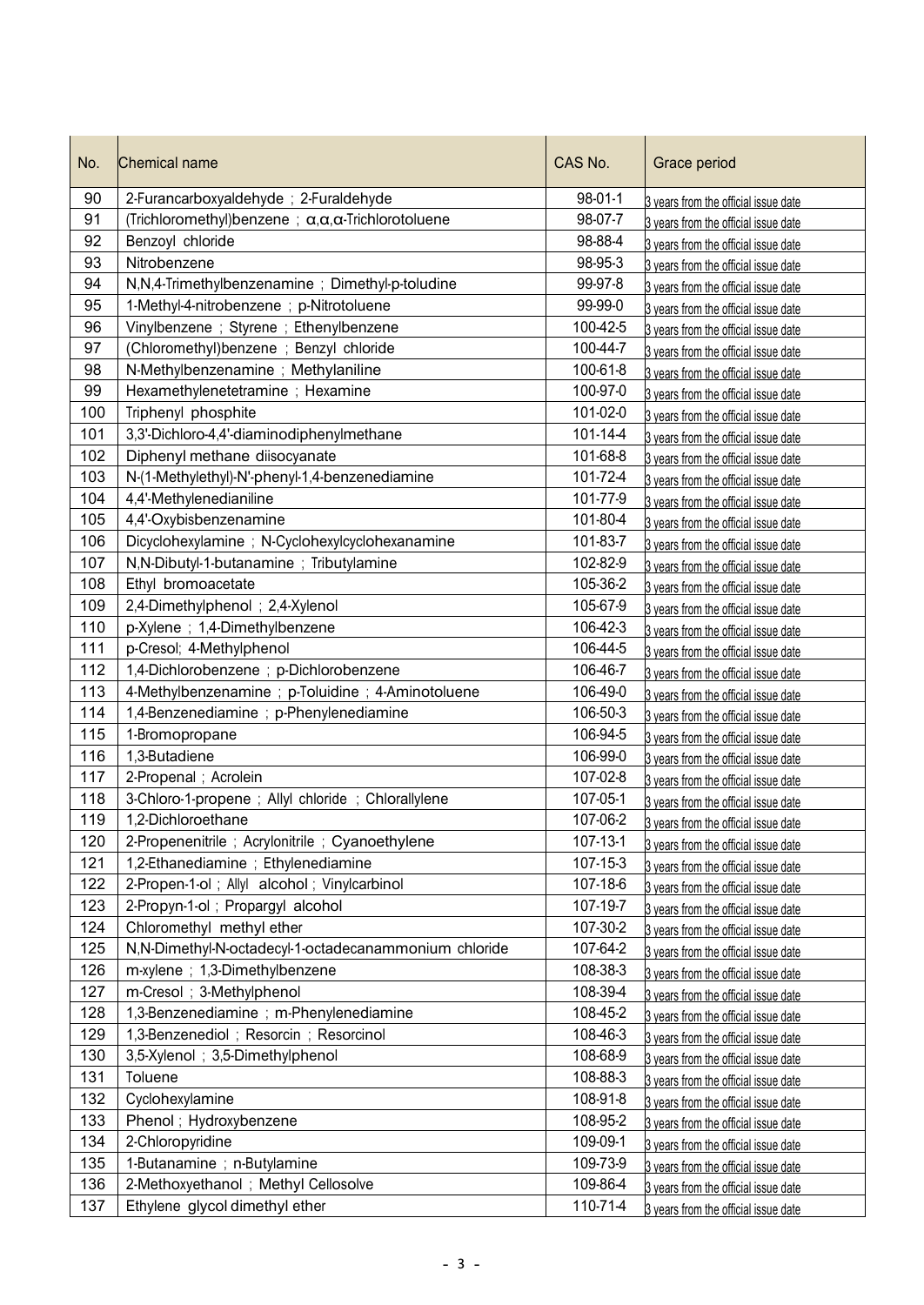| No.        | <b>Chemical name</b>                                          | CAS No.              | Grace period                         |
|------------|---------------------------------------------------------------|----------------------|--------------------------------------|
| 138        | Ethylene glycol monoethyl ether                               | 110-80-5             | 3 years from the official issue date |
| 139        | Hexahydrobenzene ; Cyclohexane                                | 110-82-7             | 3 years from the official issue date |
| 140        | Ethyleneglycol monoethyl ether acetate                        | 111-15-9             | 3 years from the official issue date |
| 141        | Glutaraldehyde                                                | 111-30-8             | 3 years from the official issue date |
| 142        | 2-(2-methoxyethoxy)ethanol                                    | 111-77-3             | 3 years from the official issue date |
| 143        | N-Butyl-1-butanamine ; n-Dibutylamine                         | 111-92-2             | 3 years from the official issue date |
| 144        | 1,1'-Oxybis(2-methoxyethane) ; Diglyme                        | 111-96-6             | 3 years from the official issue date |
| 145        | N,N,N-Trimethyl-1-hexadecanaminium chloride                   | 112-02-7             | 3 years from the official issue date |
| 146        | 2-(2-butoxyethoxy)ethanol                                     | 112-34-5             | 3 years from the official issue date |
| 147        | Triphenyl phosphate                                           | 115-86-6             | 3 years from the official issue date |
| 148        | Tri(2-chloroethyl)phosphate                                   | 115-96-8             | 3 years from the official issue date |
| 149        | 4,5,6,7-Tetrachloro-1,3-isobenzofurandione                    | 117-08-8             | 3 years from the official issue date |
| 150        | Dioctyl phthalate                                             | 117-81-7             | 3 years from the official issue date |
| 151        | Di-n-octyl phthalate                                          | 117-84-0             | 3 years from the official issue date |
| 152        | 3,3'-Dimethoxy-[1,1'-biphenyl]-4,4'-diamine                   | 119-90-4             | 3 years from the official issue date |
| 153        | 3,3'-Dimethyl-(1,1'-biphenyl)-4,4'-diamine                    | 119-93-7             | 3 years from the official issue date |
| 154        | 2,2'-Dibenzothiazyl disulfide ; 2,2'-Dithiobis(benzothiazole) | 120-78-5             | 3 years from the official issue date |
| 155        | 1,2,4-Trichlorobenzene                                        | 120-82-1             | 3 years from the official issue date |
| 156        | 2.4-Dinitrotoluene                                            | 121-14-2             | 3 years from the official issue date |
| 157        | N,N-Diethylethanamine                                         | 121-44-8             | 3 years from the official issue date |
| 158        | N,N-Dimethylaniline; N,N-Dimethylbenzenamine                  | 121-69-7             | 3 years from the official issue date |
| 159        | Benzyldimethyl-octadecyl ammonium chloride                    | 122-19-0             | 3 years from the official issue date |
| 160        | N-Phenylbenzenamine ; Diphenylamine                           | 122-39-4             | 3 years from the official issue date |
| 161        | (Phenoxymethyl) oxirane ; 2,3-Epoxypropyl phenyl ether        | 122-60-1             | 3 years from the official issue date |
| 162        | 1,4-Benzenediol ; Hydroquinone                                | 123-31-9             | 3 years from the official issue date |
| 163        | N-Methyl formamide; Monomethylformamide                       | 123-39-7             | 3 years from the official issue date |
| 164        | 1,4-Diethylene dioxide ; 1,4-Dioxane                          | 123-91-1             | 3 years from the official issue date |
| 165        | Methanesulfonyl chloride                                      | 124-63-0             | 3 years from the official issue date |
| 166        | Methacrylonitrile                                             | 126-98-7             | 3 years from the official issue date |
| 167        | 2-Chloro-1,3-butadiene                                        | 126-99-8             |                                      |
| 168        | Tetrachloroethene; Tetrachloroethylene                        | 127-18-4             | 3 years from the official issue date |
| 169        | N,N-Dimethylacetamide                                         | 127-19-5             | 3 years from the official issue date |
| 170        | Sodium dimethyldithiocarbamate                                | 128-04-1             | 3 years from the official issue date |
| 171        | Diallyl phthalate                                             | 131-17-9             | 3 years from the official issue date |
| 172        | $2$ -Naphthol; $2$ -Naphthalenol; $\beta$ -Naphthol           | 135-19-3             | 3 years from the official issue date |
| 173        | Zinc dibutyldithiocarbamate                                   | 136-23-2             | 3 years from the official issue date |
| 174        | 2-Ethylhexanoic acid cobalt(2+) salt ; Cobaltous octoate      | 136-52-7             | 3 years from the official issue date |
| 175        | Tetramethylthiuram disulfide; Thiram                          | 137-26-8             | 3 years from the official issue date |
| 176        | Zinc dimethyldithiocarbamate                                  | 137-30-4             | 3 years from the official issue date |
| 177        | p-Mentha-1,8-diene; Dipentene; Limonene                       | 138-86-3             | 3 years from the official issue date |
| 178        | N-Dodecyl-N,N-dimethylbenzenemethanaminium chloride           | 139-07-1             | 3 years from the official issue date |
|            |                                                               |                      | 3 years from the official issue date |
| 179<br>180 | Nitrilo-2,2',2"-triacetic acid ; Nitrilotriacetic acid        | 139-13-9<br>140-66-9 | 3 years from the official issue date |
|            | 4-(1,1,3,3-Tetramethylbutyl)phenol; p-tert-Octylphenol        |                      | 3 years from the official issue date |
| 181        | Acetic acid ethyl ester ; Ethyl acetate                       | 141-78-6             | 3 years from the official issue date |
| 182        | 2-Methyl-2-propenoic acid dodecyl ester                       | 142-90-5             | 3 years from the official issue date |
| 183        | Sodium cyanide                                                | 143-33-9             | 3 years from the official issue date |
| 184        | 2(3H)-Benzothiazolethione                                     | 149-30-4             | 3 years from the official issue date |
| 185        | Potassium cyanide                                             | 151-50-8             | 3 years from the official issue date |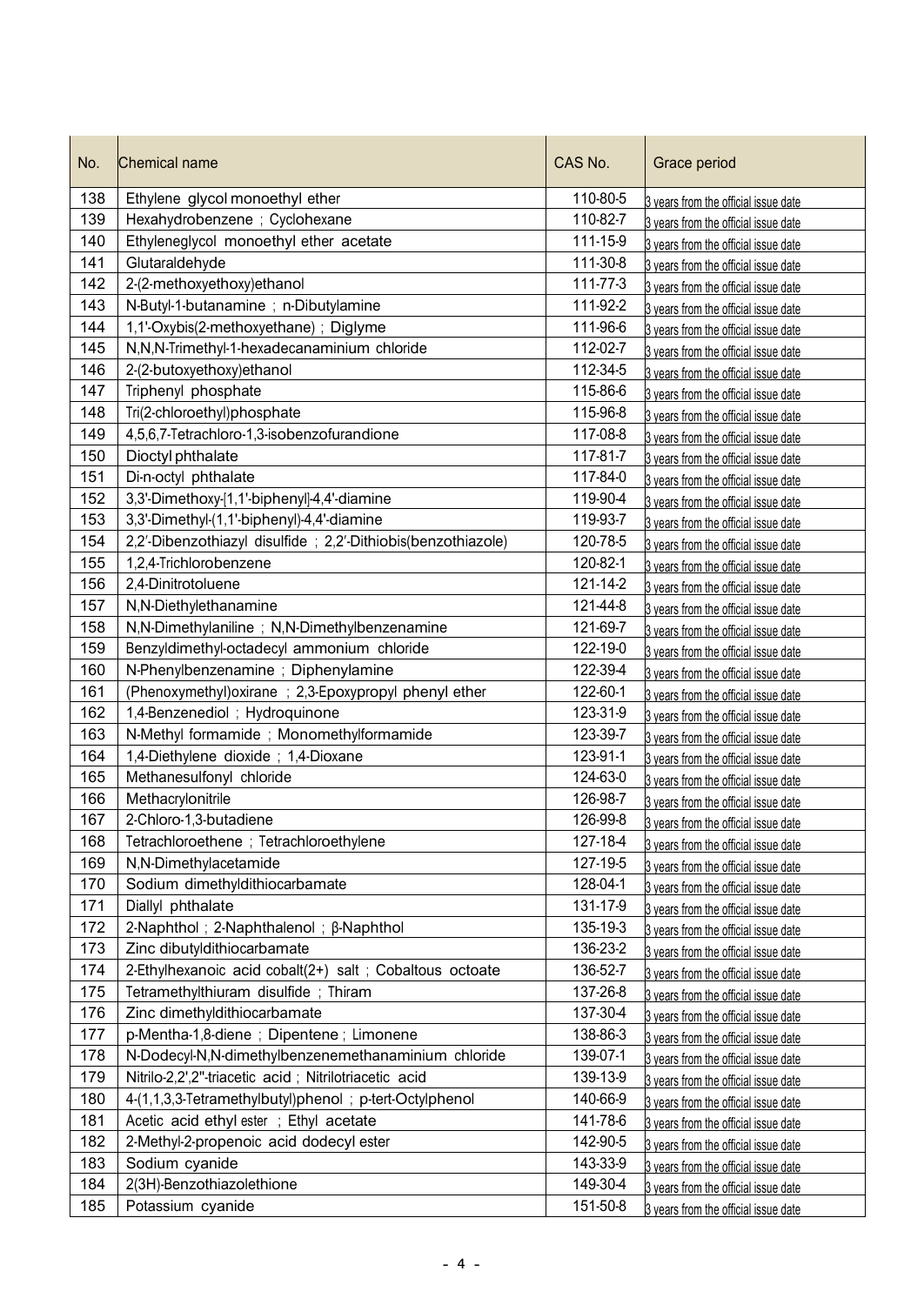| No. | lChemical name                                                             | CAS No.   | Grace period                         |
|-----|----------------------------------------------------------------------------|-----------|--------------------------------------|
| 186 | Ethyleneimine                                                              | 151-56-4  | 3 years from the official issue date |
| 187 | Chrysen                                                                    | 218-01-9  | 3 years from the official issue date |
| 188 | Phorate                                                                    | 298-02-2  | 3 years from the official issue date |
| 189 | Lead 2-ethylhexanoate ; 2-Ethylhexanoic acid lead(2+) salt                 | 301-08-6  | 3 years from the official issue date |
| 190 | N'-(3,4-Dichlorophenyl)-N,N-dimethyl urea                                  | 330-54-1  | 3 years from the official issue date |
| 191 | Linuron, Afalon                                                            | 330-55-2  | 3 years from the official issue date |
| 192 | Dimpylate                                                                  | 333-41-5  | 3 years from the official issue date |
| 193 | Trifluoroacetyl chloride                                                   | 354-32-5  | 3 years from the official issue date |
| 194 | Nickel acetate; Acetic acid nickel(2+) salt                                | 373-02-4  | 3 years from the official issue date |
| 195 | Cyanamide                                                                  | 420-04-2  | 3 years from the official issue date |
| 196 | Toluene-3,4-diamine                                                        | 496-72-0  | 3 years from the official issue date |
| 197 | Benzyl chloroformate                                                       | 501-53-1  | 3 years from the official issue date |
| 198 | Potassium dicyanoargentate                                                 | 506-61-6  | 3 years from the official issue date |
| 199 | Silver cyanide                                                             | 506-64-9  | 3 years from the official issue date |
| 200 | C.I. basic orange 002                                                      | 532-82-1  | 3 years from the official issue date |
| 201 | Copper cyanide                                                             | 544-92-3  | 3 years from the official issue date |
| 202 | Trichloroacetonitrile                                                      | 545-06-2  | 3 years from the official issue date |
| 203 | Tri(aziridin-1-yl)phosphine oxide ; Aphoxide                               | 545-55-1  | 3 years from the official issue date |
| 204 | Zinc cyanide                                                               | 557-21-1  | 3 years from the official issue date |
| 205 | C.I. basic green 004                                                       | 569-64-2  | 3 years from the official issue date |
| 206 | C.I. direct red 028                                                        | 573-58-0  | 3 years from the official issue date |
| 207 | 2,6-Xylenol ; 2,6-Dimethylphenol                                           | 576-26-1  | 3 years from the official issue date |
| 208 | 2-Bromonaphthalene                                                         | 580-13-2  | 3 years from the official issue date |
| 209 | 2,4-Diisocyanatotoluene ; 2,4-Toluene diisocyanate ; 2,4-TDI               | 584-84-9  | 3 years from the official issue date |
| 210 | Leadcarbonate                                                              | 598-63-0  | 3 years from the official issue date |
| 211 | Triphenylphosphine                                                         | 603-35-0  | 3 years from the official issue date |
| 212 | 3,3'-Dichloro(1,1'-biphenyl)-4,4'-diamine dihydrochloride                  | 612-83-9  | 3 years from the official issue date |
| 213 | Dimethylfumarate(DMF)                                                      | 624-49-7  | 3 years from the official issue date |
| 214 | Dibutyltin dichloride                                                      | 683-18-1  | 3 years from the official issue date |
| 215 | Hexafluoro-1,3-butadiene                                                   | 685-63-2  | 3 years from the official issue date |
| 216 | N-(1,3-Dimethylbutyl)-N'-phenyl-1,4-benzenediamine                         | 793-24-8  | 3 years from the official issue date |
| 217 | 2-Hydroxyethyl acrylate                                                    | 818-61-1  | 3 years from the official issue date |
| 218 | Hexamethylene diisocyanate                                                 | 822-06-0  | 3 years from the official issue date |
| 219 | 2-Methyl-1,3-benzenediamine                                                | 823-40-5  | 3 years from the official issue date |
| 220 | 2-Chloroethyldiethyl ammonium chloride                                     | 869-24-9  | 3 years from the official issue date |
| 221 | 1-Methyl-2-pyrrolidinone; N-Methylpyrrolidone                              | 872-50-4  | 3 years from the official issue date |
| 222 | Methidathion ; Supracide                                                   | 950-37-8  | 3 years from the official issue date |
| 223 | Pyridine-triphenylborane (1:1)                                             | 971-66-4  | 3 years from the official issue date |
| 224 | Octadecanoic acid lead(2+) salt ; Lead stearate                            | 1072-35-1 | 3 years from the official issue date |
| 225 | 1,2-Oxathiolane, 2,2-dioxide ; 1,3-Propanesultone                          | 1120-71-4 | 3 years from the official issue date |
| 226 | 1,1'-Oxybis[2,3,4,5,6-pentabromobenzene]                                   | 1163-19-5 | 3 years from the official issue date |
| 227 | 1,3,4,6,7,8-Hexahydro-4,6,6,7,8,8-hexamethylcyclopenta[g]-2-ben<br>zopyran | 1222-05-5 | 3 years from the official issue date |
| 228 | Xylenol; Dimethylphenol                                                    | 1300-71-6 | 3 years from the official issue date |
| 229 | Gallium arsenide                                                           | 1303-00-0 | 3 years from the official issue date |
| 230 | Diboron trioxide                                                           | 1303-86-2 | 3 years from the official issue date |
| 231 | Disodium tetraborate decahydrate ; Borax                                   | 1303-96-4 | 3 years from the official issue date |
| 232 | Cadimium oxide                                                             | 1306-19-0 | 3 years from the official issue date |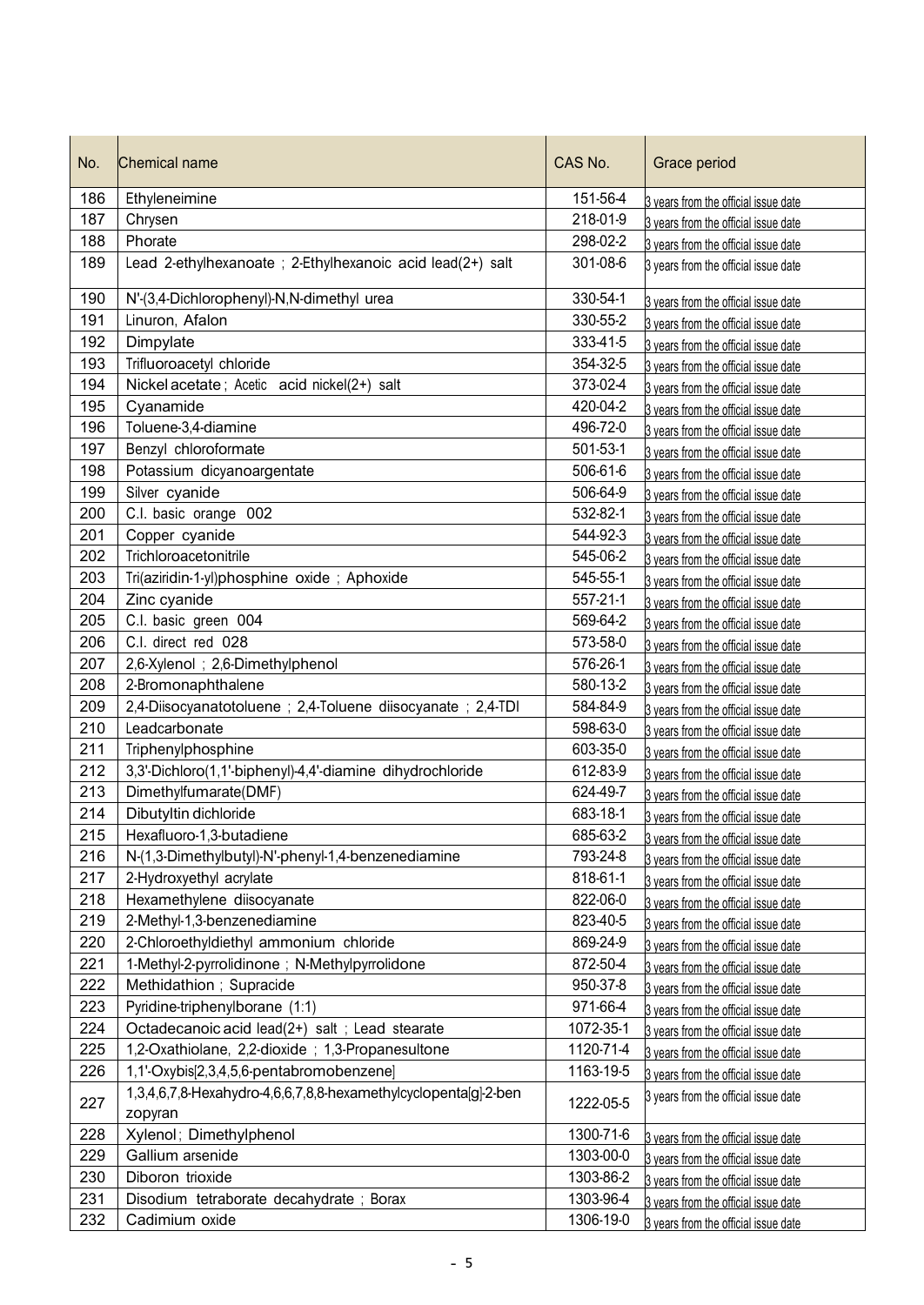| No. | <b>Chemical name</b>                                             | CAS No.   | Grace period                                                                 |
|-----|------------------------------------------------------------------|-----------|------------------------------------------------------------------------------|
| 233 | Cadmium sulfide                                                  | 1306-23-6 | 3 years from the official issue date                                         |
| 234 | Cadimium selenide                                                | 1306-24-7 | 3 years from the official issue date                                         |
| 235 | Cobalt monooxide                                                 | 1307-96-6 | 3 years from the official issue date                                         |
| 236 | Lead dioxide                                                     | 1309-60-0 | 3 years from the official issue date                                         |
| 237 | Diantimony trioxide                                              | 1309-64-4 | 3 vears from the official issue date                                         |
| 238 | Potassium hydroxide                                              | 1310-58-3 | 3 years from the official issue date                                         |
| 239 | Sodium hydroxide                                                 | 1310-73-2 | 3 years from the official issue date                                         |
| 240 | Nickel monoxide                                                  | 1313-99-1 | 3 years from the official issue date                                         |
| 241 | Zinc oxide                                                       | 1314-13-2 | 3 years from the official issue date                                         |
| 242 | Orange lead                                                      | 1314-41-6 | 3 years from the official issue date                                         |
| 243 | Diphosphorus pentaoxide                                          | 1314-56-3 | 3 years from the official issue date                                         |
| 244 | Lead monoxide                                                    | 1317-36-8 | 3 vears from the official issue date                                         |
| 245 | Copper monoxide                                                  | 1317-38-0 | 3 years from the official issue date                                         |
| 246 | Dicopper oxide                                                   | 1317-39-1 | 3 years from the official issue date                                         |
| 247 | Trilead bis(carbonate) dihydroxide                               | 1319-46-6 | 3 years from the official issue date                                         |
| 248 | Cresol ; Methylphenol                                            | 1319-77-3 | 3 years from the official issue date                                         |
| 249 | Antimony oxide                                                   | 1327-33-9 | 3 years from the official issue date                                         |
| 250 | Diarsenic trioxide                                               | 1327-53-3 | 3 years from the official issue date                                         |
| 251 | Xylene ; Dimethylbenzene                                         | 1330-20-7 | 3 years from the official issue date                                         |
| 252 | Disodium tetraborate, anhydrous                                  | 1330-43-4 | 3 years from the official issue date                                         |
| 253 | Boric acid zinc salt                                             | 1332-07-6 | 3 years from the official issue date                                         |
| 254 | Chromium trioxide                                                | 1333-82-0 | 3 years from the official issue date                                         |
| 255 | 2-Butanone peroxide                                              | 1338-23-4 | 3 years from the official issue date                                         |
| 256 | Ammonium hydrogendifluoride                                      | 1341-49-7 | 3 years from the official issue date                                         |
| 257 | C.I. pigment yellow 034                                          | 1344-37-2 | 3 years from the official issue date                                         |
| 258 | Lead oxide phosphonate (Pb3O2(HPO3)), hemihydrate                | 1344-40-7 | 3 years from the official issue date                                         |
| 259 | Tributyltin chloride                                             | 1461-22-9 | 3 years from the official issue date                                         |
| 260 | Triphenylethylphosphonium bromide                                | 1530-32-1 | 3 years from the official issue date                                         |
| 261 | Carbofuran, Furadan                                              | 1563-66-2 | 3 years from the official issue date                                         |
| 262 | 1-Cyclohexyl-1H-pyrrole-2,5-dione                                | 1631-25-0 | 3 years from the official issue date                                         |
| 263 | Tri-n-butyl methyl phosphonium iodide                            | 1702-42-7 | 3 years from the official issue date                                         |
| 264 | 4-Octylphenol                                                    | 1806-26-4 | 3 years from the official issue date                                         |
| 265 | 2,4,5,6-Tetrachloro-1,3-benzenedicarbonitrile                    | 1897-45-6 | 3 years from the official issue date                                         |
| 266 | C.I. direct black 038                                            | 1937-37-7 | 3 years from the official issue date                                         |
| 267 | 2,4-Diamino-3,5-diethyltoluene                                   | 2095-02-5 | 3 years from the official issue date                                         |
| 268 | Cadmium octanoate ; Cadmium di(octanoate)                        | 2191-10-8 | 3 years from the official issue date                                         |
| 269 | Octadecanoic acid cadmium salt; Cadmium stearate                 | 2223-93-0 | 3 years from the official issue date                                         |
| 270 | 3,3'-Dihydroxybenzidine                                          | 2373-98-0 |                                                                              |
| 271 | N,N-Bis(carboxymethyl)glycine, tripotassium salt                 | 2399-85-1 | 3 years from the official issue date<br>3 years from the official issue date |
| 272 | Cadmium 2-ethylhexanoate                                         | 2420-98-6 |                                                                              |
| 273 | (Butoxymethyl) oxirane                                           | 2426-08-6 | 3 years from the official issue date                                         |
|     | Bis[[4-[4-(dimethylamino)benzhydrylidene]cyclohexa-2,5-dien-1    |           | 3 years from the official issue date                                         |
| 274 | -ylidene]dimethylammonium] oxalate, dioxalate                    | 2437-29-8 | 3 years from the official issue date                                         |
| 275 | 1,3,5-Tris(oxiranylmethyl)-1,3,5-triazine-2,4,6(1H,3H,5H)-trione | 2451-62-9 |                                                                              |
| 276 | Glycidyl butyrate; Butanoic acid, oxiranylmethyl ester           | 2461-40-7 | 3 years from the official issue date                                         |
| 277 | 2,2'-Methylenediphenyl diisocyanate                              | 2536-05-2 | 3 years from the official issue date                                         |
| 278 | 1,2-Benzisothiazol-3(2H)-one                                     |           | 3 years from the official issue date                                         |
|     |                                                                  | 2634-33-5 | 3 years from the official issue date                                         |
| 279 | 2-Methyl-4-isothiazolin-3-one; 2-Methyl-2H-isothiazol-3-one      | 2682-20-4 | 3 years from the official issue date                                         |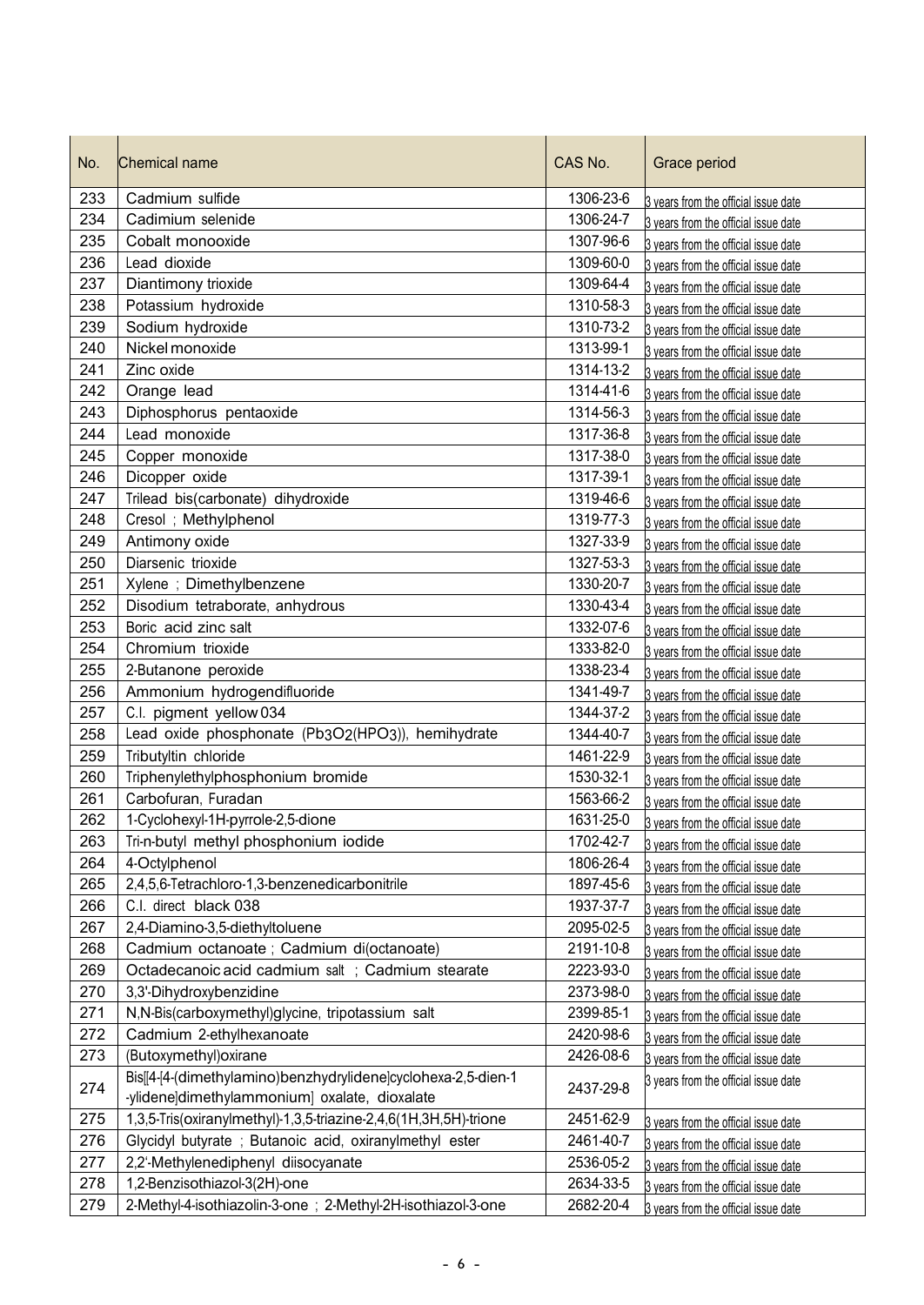| No. | <b>Chemical name</b>                                                             | CAS No.   | Grace period                                                                 |
|-----|----------------------------------------------------------------------------------|-----------|------------------------------------------------------------------------------|
| 280 | 3-Methyl-1,2-benzenediamine; Toluene-2,3-diamine                                 | 2687-25-4 | 3 years from the official issue date                                         |
| 281 | 1,3-Dichloro-1,3,5-triazine-2,4,6(1H,3H,5H)-trione sodium salt                   | 2893-78-9 | 3 years from the official issue date                                         |
| 282 | [3-(2,3-Epoxypropoxy)propyl]diethoxymethylsilane                                 | 2897-60-1 | 3 years from the official issue date                                         |
| 283 | O,O-Diethyl-O-(3,5,6-trichloro-2-pyridyl)phosphorothioate                        | 2921-88-2 | 3 years from the official issue date                                         |
| 284 | Benzoic acid cadmium salt                                                        | 3026-22-0 | 3 years from the official issue date                                         |
| 285 | 2,3-Epoxypropyltrimethylammonium chloride                                        | 3033-77-0 | 3 years from the official issue date                                         |
| 286 | 1,2,5,6,9,10-Hexabromocyclododecane                                              | 3194-55-6 | 3 years from the official issue date                                         |
| 287 | 9,9-Bis(4-hydroxyphenyl)fluorene                                                 | 3236-71-3 | 3 years from the official issue date                                         |
| 288 | Nickel carbonate                                                                 | 3333-67-3 | 3 years from the official issue date                                         |
| 289 | 5-Chloro-2-(2,4-dichlorophenoxy)phenol; Triclosan                                | 3380-34-5 | 3 years from the official issue date                                         |
| 290 | Potassium chlorate                                                               | 3811-04-9 | 3 years from the official issue date                                         |
| 291 | 2-(1,1,3,3-Tetramethylbutyl)phenol                                               | 3884-95-5 | 3 years from the official issue date                                         |
| 292 | Sodium monochloroacetate ; Sodium chloroacetate                                  | 3926-62-3 | 3 years from the official issue date                                         |
| 293 | 3,6,9,12-Tetraazatetradecane-1,14-diamine                                        | 4067-16-7 | 3 years from the official issue date                                         |
| 294 | 3-Isocyanatomethyl-3,5,5-trimethylcyclohexylisocyanate                           | 4098-71-9 | 3 years from the official issue date                                         |
| 295 | p-tert-Butylbenzoic acid cadmium salt                                            | 4167-05-9 | 3 years from the official issue date                                         |
| 296 | 2-n-Butyl-benzo[d]isothiazol-3-one                                               | 4299-07-4 | 3 years from the official issue date                                         |
| 297 | Nitrilotriacetic acid trisodium salt ; Trisodium nitrilotriacetate               | 5064-31-3 | 3 years from the official issue date                                         |
| 298 | 1,1'-Methylenebis[4-isocyanatocyclohexane]                                       | 5124-30-1 | 3 years from the official issue date                                         |
| 299 | 1-pyrenol                                                                        | 5315-79-7 | 3 years from the official issue date                                         |
| 300 | Hydroxylamine, hydrochloride                                                     | 5470-11-1 | 3 years from the official issue date                                         |
| 301 | 2,4'-Methylenediphenyl diisocyanate                                              | 5873-54-1 | 3 years from the official issue date                                         |
| 302 | Bisphenol A bis(diphenyl phosphate)                                              | 5945-33-5 | 3 years from the official issue date                                         |
| 303 | (R)-1-Methyl-4-(1-methylethenyl)cyclohexene; D-Limonene                          | 5989-27-5 | 3 years from the official issue date                                         |
| 304 | 3-Ethoxy-1-propylamine                                                           | 6291-85-6 | 3 years from the official issue date                                         |
| 305 | Ammonium nitrate                                                                 | 6484-52-2 | 3 years from the official issue date                                         |
| 306 | Didecyldimethylammonium chloride                                                 | 7173-51-5 | 3 years from the official issue date                                         |
| 307 | 2,2",2"'-[ethane-1,2-diylidenetetrakis(p-phenyleneoxymethyl<br>ene) tetraoxirane | 7328-97-4 | 3 years from the official issue date                                         |
| 308 | Lead                                                                             | 7439-92-1 | 3 years from the official issue date                                         |
| 309 | Mercury                                                                          | 7439-97-6 | 3 years from the official issue date                                         |
| 310 | Potassium                                                                        | 7440-09-7 | 3 years from the official issue date                                         |
| 311 | Sodium                                                                           | 7440-23-5 | 3 years from the official issue date                                         |
| 312 | Arsenic                                                                          | 7440-38-2 | 3 years from the official issue date                                         |
| 313 | Cadimium                                                                         | 7440-43-9 | 3 years from the official issue date                                         |
| 314 | Lead sulfate (PbSO4)                                                             | 7446-14-2 | 3 years from the official issue date                                         |
| 315 | Tin sulfate                                                                      | 7488-55-3 | 3 vears from the official issue date                                         |
| 316 | Sodium nitrate                                                                   | 7631-99-4 | 3 years from the official issue date                                         |
| 317 | Boron trifluoride                                                                | 7637-07-2 | 3 years from the official issue date                                         |
| 318 | Tin tetrachloride                                                                | 7646-78-8 | 3 years from the official issue date                                         |
| 319 | Zinc chloride                                                                    | 7646-85-7 | 3 years from the official issue date                                         |
| 320 | Hydrogen chloride ; Hydrochloric acid                                            | 7647-01-0 | 3 years from the official issue date                                         |
| 321 | Hydrogen fluoride ; Hydrofluoric acid                                            | 7664-39-3 | 3 years from the official issue date                                         |
| 322 | Ammonia                                                                          | 7664-41-7 | 3 years from the official issue date                                         |
| 323 | Sulfuric acid                                                                    | 7664-93-9 | 3 years from the official issue date                                         |
| 324 | Sodium monofluoride                                                              | 7681-49-4 |                                                                              |
| 325 | Sodium hypochlorite                                                              | 7681-52-9 | 3 years from the official issue date<br>3 years from the official issue date |
| 326 | Nitric acid; Aqua fortis                                                         | 7697-37-2 |                                                                              |
|     |                                                                                  |           | 3 years from the official issue date                                         |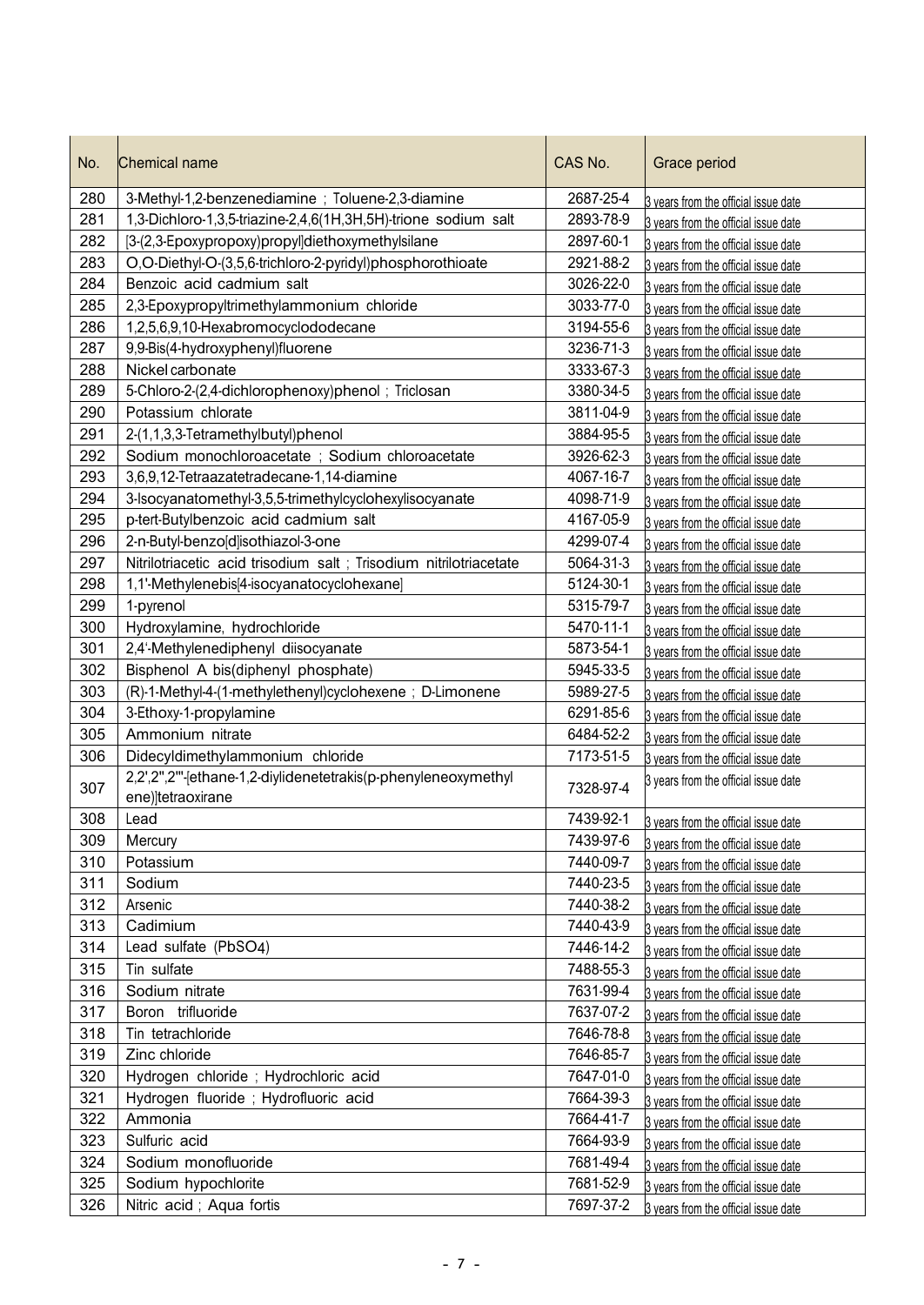| 327<br>Nickel dichloride<br>7718-54-9<br>3 years from the official issue date<br>328<br>Thionyl chloride<br>7719-09-7<br>3 years from the official issue date<br>Phosphorus trichloride<br>329<br>7719-12-2<br>3 years from the official issue date<br>330<br>Potassium permanganate<br>7722-64-7<br>3 years from the official issue date<br>331<br>Hydrogen peroxide<br>7722-84-1<br>3 years from the official issue date<br>332<br><b>Bromine</b><br>7726-95-6<br>3 years from the official issue date<br>333<br>Zinc sulfate<br>7733-02-0<br>3 years from the official issue date<br>334<br>Chromic acid (H <sub>2</sub> CrO <sub>4</sub> )<br>7738-94-5<br>3 years from the official issue date<br>335<br>Sodium chlorite<br>7758-19-2<br>3 years from the official issue date<br>336<br>Copper monochloride<br>7758-89-6<br>3 years from the official issue date<br>Lead chromate (PbCrO4)<br>337<br>7758-97-6<br>3 years from the official issue date<br>338<br>Copper sulfate<br>7758-98-7<br>3 vears from the official issue date<br>339<br>Silver nitrate<br>7761-88-8<br>3 years from the official issue date<br>340<br>Tin dichloride<br>7772-99-8<br>3 years from the official issue date<br>341<br>Sodium chlorate<br>7775-09-9<br>3 years from the official issue date<br>Potassium dichromate (K2Cr2O7)<br>342<br>7778-50-9<br>3 years from the official issue date<br>343<br>Trizinc bis(orthophosphate<br>7779-90-0<br>3 years from the official issue date<br>344<br>Fluorine<br>7782-41-4<br>3 years from the official issue date<br>345<br>7782-49-2<br>Selenium<br>3 years from the official issue date<br>346<br>Chlorine<br>7782-50-5<br>3 years from the official issue date<br>347<br>Hydrogen sulfide<br>7783-06-4<br>3 years from the official issue date<br>348<br>Dipotassium tetraiodomercurate<br>7783-33-7<br>3 years from the official issue date<br>349<br>Nickel sulfate<br>7786-81-4<br>3 years from the official issue date<br>350<br>Ammonium chromate<br>7788-98-9<br>3 years from the official issue date<br>351<br>Potassium chromate<br>7789-00-6<br>3 years from the official issue date<br>352<br>Strontium chromate<br>7789-06-2<br>3 years from the official issue date<br>353<br>Ammonium dichromate<br>7789-09-5<br>3 years from the official issue date<br>354<br>Potassium fluoride<br>7789-23-3<br>3 years from the official issue date<br>355<br>Lithium fluoride (LiF)<br>7789-24-4<br>3 years from the official issue date<br>356<br>Antimony triiodide<br>7790-44-5<br>3 years from the official issue date<br>357<br>Chlorosulfuric acid<br>7790-94-5<br>3 years from the official issue date<br>358<br>7803-49-8<br>Hydroxylamine<br>3 years from the official issue date<br>359<br>Hydrazine hydrate<br>7803-57-8<br>3 years from the official issue date<br>360<br>Alkyldimethylbenzylammonium chloride<br>8001-54-5<br>3 years from the official issue date<br>361<br>Creosote ; wash oil<br>8001-58-9<br>3 years from the official issue date<br>Fuming sulphuric acid<br>362<br>8014-95-7<br>3 years from the official issue date<br>363<br>Creosote, wood<br>8021-39-4<br>3 vears from the official issue date<br>364<br>a-(Nonylphenyl)-w-hydroxypoly(oxy-1,2-ethanediyl)<br>9016-45-9<br>3 years from the official issue date<br>365<br>Ammonium polysulphide<br>9080-17-5<br>3 years from the official issue date<br>Disulfur dichloride<br>366<br>10025-67-9<br>3 years from the official issue date<br>367<br>Phosphoryl trichloride<br>10025-87-3<br>3 years from the official issue date<br>368<br>Antimony trichloride<br>10025-91-9<br>3 years from the official issue date<br>369<br>Phosphorus pentachloride<br>10026-13-8<br>3 years from the official issue date<br>370<br>Cobalt nitrate<br>10026-22-9<br>3 years from the official issue date | No. | Chemical name     | CAS No.    | Grace period |
|-----------------------------------------------------------------------------------------------------------------------------------------------------------------------------------------------------------------------------------------------------------------------------------------------------------------------------------------------------------------------------------------------------------------------------------------------------------------------------------------------------------------------------------------------------------------------------------------------------------------------------------------------------------------------------------------------------------------------------------------------------------------------------------------------------------------------------------------------------------------------------------------------------------------------------------------------------------------------------------------------------------------------------------------------------------------------------------------------------------------------------------------------------------------------------------------------------------------------------------------------------------------------------------------------------------------------------------------------------------------------------------------------------------------------------------------------------------------------------------------------------------------------------------------------------------------------------------------------------------------------------------------------------------------------------------------------------------------------------------------------------------------------------------------------------------------------------------------------------------------------------------------------------------------------------------------------------------------------------------------------------------------------------------------------------------------------------------------------------------------------------------------------------------------------------------------------------------------------------------------------------------------------------------------------------------------------------------------------------------------------------------------------------------------------------------------------------------------------------------------------------------------------------------------------------------------------------------------------------------------------------------------------------------------------------------------------------------------------------------------------------------------------------------------------------------------------------------------------------------------------------------------------------------------------------------------------------------------------------------------------------------------------------------------------------------------------------------------------------------------------------------------------------------------------------------------------------------------------------------------------------------------------------------------------------------------------------------------------------------------------------------------------------------------------------------------------------------------------------------------------------------------------------------------------------------------------------------------------------------------------------------------------------------------------------------------------------------------------------------------------------------------------------------------------------------------------------|-----|-------------------|------------|--------------|
|                                                                                                                                                                                                                                                                                                                                                                                                                                                                                                                                                                                                                                                                                                                                                                                                                                                                                                                                                                                                                                                                                                                                                                                                                                                                                                                                                                                                                                                                                                                                                                                                                                                                                                                                                                                                                                                                                                                                                                                                                                                                                                                                                                                                                                                                                                                                                                                                                                                                                                                                                                                                                                                                                                                                                                                                                                                                                                                                                                                                                                                                                                                                                                                                                                                                                                                                                                                                                                                                                                                                                                                                                                                                                                                                                                                                                             |     |                   |            |              |
|                                                                                                                                                                                                                                                                                                                                                                                                                                                                                                                                                                                                                                                                                                                                                                                                                                                                                                                                                                                                                                                                                                                                                                                                                                                                                                                                                                                                                                                                                                                                                                                                                                                                                                                                                                                                                                                                                                                                                                                                                                                                                                                                                                                                                                                                                                                                                                                                                                                                                                                                                                                                                                                                                                                                                                                                                                                                                                                                                                                                                                                                                                                                                                                                                                                                                                                                                                                                                                                                                                                                                                                                                                                                                                                                                                                                                             |     |                   |            |              |
|                                                                                                                                                                                                                                                                                                                                                                                                                                                                                                                                                                                                                                                                                                                                                                                                                                                                                                                                                                                                                                                                                                                                                                                                                                                                                                                                                                                                                                                                                                                                                                                                                                                                                                                                                                                                                                                                                                                                                                                                                                                                                                                                                                                                                                                                                                                                                                                                                                                                                                                                                                                                                                                                                                                                                                                                                                                                                                                                                                                                                                                                                                                                                                                                                                                                                                                                                                                                                                                                                                                                                                                                                                                                                                                                                                                                                             |     |                   |            |              |
|                                                                                                                                                                                                                                                                                                                                                                                                                                                                                                                                                                                                                                                                                                                                                                                                                                                                                                                                                                                                                                                                                                                                                                                                                                                                                                                                                                                                                                                                                                                                                                                                                                                                                                                                                                                                                                                                                                                                                                                                                                                                                                                                                                                                                                                                                                                                                                                                                                                                                                                                                                                                                                                                                                                                                                                                                                                                                                                                                                                                                                                                                                                                                                                                                                                                                                                                                                                                                                                                                                                                                                                                                                                                                                                                                                                                                             |     |                   |            |              |
|                                                                                                                                                                                                                                                                                                                                                                                                                                                                                                                                                                                                                                                                                                                                                                                                                                                                                                                                                                                                                                                                                                                                                                                                                                                                                                                                                                                                                                                                                                                                                                                                                                                                                                                                                                                                                                                                                                                                                                                                                                                                                                                                                                                                                                                                                                                                                                                                                                                                                                                                                                                                                                                                                                                                                                                                                                                                                                                                                                                                                                                                                                                                                                                                                                                                                                                                                                                                                                                                                                                                                                                                                                                                                                                                                                                                                             |     |                   |            |              |
|                                                                                                                                                                                                                                                                                                                                                                                                                                                                                                                                                                                                                                                                                                                                                                                                                                                                                                                                                                                                                                                                                                                                                                                                                                                                                                                                                                                                                                                                                                                                                                                                                                                                                                                                                                                                                                                                                                                                                                                                                                                                                                                                                                                                                                                                                                                                                                                                                                                                                                                                                                                                                                                                                                                                                                                                                                                                                                                                                                                                                                                                                                                                                                                                                                                                                                                                                                                                                                                                                                                                                                                                                                                                                                                                                                                                                             |     |                   |            |              |
|                                                                                                                                                                                                                                                                                                                                                                                                                                                                                                                                                                                                                                                                                                                                                                                                                                                                                                                                                                                                                                                                                                                                                                                                                                                                                                                                                                                                                                                                                                                                                                                                                                                                                                                                                                                                                                                                                                                                                                                                                                                                                                                                                                                                                                                                                                                                                                                                                                                                                                                                                                                                                                                                                                                                                                                                                                                                                                                                                                                                                                                                                                                                                                                                                                                                                                                                                                                                                                                                                                                                                                                                                                                                                                                                                                                                                             |     |                   |            |              |
|                                                                                                                                                                                                                                                                                                                                                                                                                                                                                                                                                                                                                                                                                                                                                                                                                                                                                                                                                                                                                                                                                                                                                                                                                                                                                                                                                                                                                                                                                                                                                                                                                                                                                                                                                                                                                                                                                                                                                                                                                                                                                                                                                                                                                                                                                                                                                                                                                                                                                                                                                                                                                                                                                                                                                                                                                                                                                                                                                                                                                                                                                                                                                                                                                                                                                                                                                                                                                                                                                                                                                                                                                                                                                                                                                                                                                             |     |                   |            |              |
|                                                                                                                                                                                                                                                                                                                                                                                                                                                                                                                                                                                                                                                                                                                                                                                                                                                                                                                                                                                                                                                                                                                                                                                                                                                                                                                                                                                                                                                                                                                                                                                                                                                                                                                                                                                                                                                                                                                                                                                                                                                                                                                                                                                                                                                                                                                                                                                                                                                                                                                                                                                                                                                                                                                                                                                                                                                                                                                                                                                                                                                                                                                                                                                                                                                                                                                                                                                                                                                                                                                                                                                                                                                                                                                                                                                                                             |     |                   |            |              |
|                                                                                                                                                                                                                                                                                                                                                                                                                                                                                                                                                                                                                                                                                                                                                                                                                                                                                                                                                                                                                                                                                                                                                                                                                                                                                                                                                                                                                                                                                                                                                                                                                                                                                                                                                                                                                                                                                                                                                                                                                                                                                                                                                                                                                                                                                                                                                                                                                                                                                                                                                                                                                                                                                                                                                                                                                                                                                                                                                                                                                                                                                                                                                                                                                                                                                                                                                                                                                                                                                                                                                                                                                                                                                                                                                                                                                             |     |                   |            |              |
|                                                                                                                                                                                                                                                                                                                                                                                                                                                                                                                                                                                                                                                                                                                                                                                                                                                                                                                                                                                                                                                                                                                                                                                                                                                                                                                                                                                                                                                                                                                                                                                                                                                                                                                                                                                                                                                                                                                                                                                                                                                                                                                                                                                                                                                                                                                                                                                                                                                                                                                                                                                                                                                                                                                                                                                                                                                                                                                                                                                                                                                                                                                                                                                                                                                                                                                                                                                                                                                                                                                                                                                                                                                                                                                                                                                                                             |     |                   |            |              |
|                                                                                                                                                                                                                                                                                                                                                                                                                                                                                                                                                                                                                                                                                                                                                                                                                                                                                                                                                                                                                                                                                                                                                                                                                                                                                                                                                                                                                                                                                                                                                                                                                                                                                                                                                                                                                                                                                                                                                                                                                                                                                                                                                                                                                                                                                                                                                                                                                                                                                                                                                                                                                                                                                                                                                                                                                                                                                                                                                                                                                                                                                                                                                                                                                                                                                                                                                                                                                                                                                                                                                                                                                                                                                                                                                                                                                             |     |                   |            |              |
|                                                                                                                                                                                                                                                                                                                                                                                                                                                                                                                                                                                                                                                                                                                                                                                                                                                                                                                                                                                                                                                                                                                                                                                                                                                                                                                                                                                                                                                                                                                                                                                                                                                                                                                                                                                                                                                                                                                                                                                                                                                                                                                                                                                                                                                                                                                                                                                                                                                                                                                                                                                                                                                                                                                                                                                                                                                                                                                                                                                                                                                                                                                                                                                                                                                                                                                                                                                                                                                                                                                                                                                                                                                                                                                                                                                                                             |     |                   |            |              |
|                                                                                                                                                                                                                                                                                                                                                                                                                                                                                                                                                                                                                                                                                                                                                                                                                                                                                                                                                                                                                                                                                                                                                                                                                                                                                                                                                                                                                                                                                                                                                                                                                                                                                                                                                                                                                                                                                                                                                                                                                                                                                                                                                                                                                                                                                                                                                                                                                                                                                                                                                                                                                                                                                                                                                                                                                                                                                                                                                                                                                                                                                                                                                                                                                                                                                                                                                                                                                                                                                                                                                                                                                                                                                                                                                                                                                             |     |                   |            |              |
|                                                                                                                                                                                                                                                                                                                                                                                                                                                                                                                                                                                                                                                                                                                                                                                                                                                                                                                                                                                                                                                                                                                                                                                                                                                                                                                                                                                                                                                                                                                                                                                                                                                                                                                                                                                                                                                                                                                                                                                                                                                                                                                                                                                                                                                                                                                                                                                                                                                                                                                                                                                                                                                                                                                                                                                                                                                                                                                                                                                                                                                                                                                                                                                                                                                                                                                                                                                                                                                                                                                                                                                                                                                                                                                                                                                                                             |     |                   |            |              |
|                                                                                                                                                                                                                                                                                                                                                                                                                                                                                                                                                                                                                                                                                                                                                                                                                                                                                                                                                                                                                                                                                                                                                                                                                                                                                                                                                                                                                                                                                                                                                                                                                                                                                                                                                                                                                                                                                                                                                                                                                                                                                                                                                                                                                                                                                                                                                                                                                                                                                                                                                                                                                                                                                                                                                                                                                                                                                                                                                                                                                                                                                                                                                                                                                                                                                                                                                                                                                                                                                                                                                                                                                                                                                                                                                                                                                             |     |                   |            |              |
|                                                                                                                                                                                                                                                                                                                                                                                                                                                                                                                                                                                                                                                                                                                                                                                                                                                                                                                                                                                                                                                                                                                                                                                                                                                                                                                                                                                                                                                                                                                                                                                                                                                                                                                                                                                                                                                                                                                                                                                                                                                                                                                                                                                                                                                                                                                                                                                                                                                                                                                                                                                                                                                                                                                                                                                                                                                                                                                                                                                                                                                                                                                                                                                                                                                                                                                                                                                                                                                                                                                                                                                                                                                                                                                                                                                                                             |     |                   |            |              |
|                                                                                                                                                                                                                                                                                                                                                                                                                                                                                                                                                                                                                                                                                                                                                                                                                                                                                                                                                                                                                                                                                                                                                                                                                                                                                                                                                                                                                                                                                                                                                                                                                                                                                                                                                                                                                                                                                                                                                                                                                                                                                                                                                                                                                                                                                                                                                                                                                                                                                                                                                                                                                                                                                                                                                                                                                                                                                                                                                                                                                                                                                                                                                                                                                                                                                                                                                                                                                                                                                                                                                                                                                                                                                                                                                                                                                             |     |                   |            |              |
|                                                                                                                                                                                                                                                                                                                                                                                                                                                                                                                                                                                                                                                                                                                                                                                                                                                                                                                                                                                                                                                                                                                                                                                                                                                                                                                                                                                                                                                                                                                                                                                                                                                                                                                                                                                                                                                                                                                                                                                                                                                                                                                                                                                                                                                                                                                                                                                                                                                                                                                                                                                                                                                                                                                                                                                                                                                                                                                                                                                                                                                                                                                                                                                                                                                                                                                                                                                                                                                                                                                                                                                                                                                                                                                                                                                                                             |     |                   |            |              |
|                                                                                                                                                                                                                                                                                                                                                                                                                                                                                                                                                                                                                                                                                                                                                                                                                                                                                                                                                                                                                                                                                                                                                                                                                                                                                                                                                                                                                                                                                                                                                                                                                                                                                                                                                                                                                                                                                                                                                                                                                                                                                                                                                                                                                                                                                                                                                                                                                                                                                                                                                                                                                                                                                                                                                                                                                                                                                                                                                                                                                                                                                                                                                                                                                                                                                                                                                                                                                                                                                                                                                                                                                                                                                                                                                                                                                             |     |                   |            |              |
|                                                                                                                                                                                                                                                                                                                                                                                                                                                                                                                                                                                                                                                                                                                                                                                                                                                                                                                                                                                                                                                                                                                                                                                                                                                                                                                                                                                                                                                                                                                                                                                                                                                                                                                                                                                                                                                                                                                                                                                                                                                                                                                                                                                                                                                                                                                                                                                                                                                                                                                                                                                                                                                                                                                                                                                                                                                                                                                                                                                                                                                                                                                                                                                                                                                                                                                                                                                                                                                                                                                                                                                                                                                                                                                                                                                                                             |     |                   |            |              |
|                                                                                                                                                                                                                                                                                                                                                                                                                                                                                                                                                                                                                                                                                                                                                                                                                                                                                                                                                                                                                                                                                                                                                                                                                                                                                                                                                                                                                                                                                                                                                                                                                                                                                                                                                                                                                                                                                                                                                                                                                                                                                                                                                                                                                                                                                                                                                                                                                                                                                                                                                                                                                                                                                                                                                                                                                                                                                                                                                                                                                                                                                                                                                                                                                                                                                                                                                                                                                                                                                                                                                                                                                                                                                                                                                                                                                             |     |                   |            |              |
|                                                                                                                                                                                                                                                                                                                                                                                                                                                                                                                                                                                                                                                                                                                                                                                                                                                                                                                                                                                                                                                                                                                                                                                                                                                                                                                                                                                                                                                                                                                                                                                                                                                                                                                                                                                                                                                                                                                                                                                                                                                                                                                                                                                                                                                                                                                                                                                                                                                                                                                                                                                                                                                                                                                                                                                                                                                                                                                                                                                                                                                                                                                                                                                                                                                                                                                                                                                                                                                                                                                                                                                                                                                                                                                                                                                                                             |     |                   |            |              |
|                                                                                                                                                                                                                                                                                                                                                                                                                                                                                                                                                                                                                                                                                                                                                                                                                                                                                                                                                                                                                                                                                                                                                                                                                                                                                                                                                                                                                                                                                                                                                                                                                                                                                                                                                                                                                                                                                                                                                                                                                                                                                                                                                                                                                                                                                                                                                                                                                                                                                                                                                                                                                                                                                                                                                                                                                                                                                                                                                                                                                                                                                                                                                                                                                                                                                                                                                                                                                                                                                                                                                                                                                                                                                                                                                                                                                             |     |                   |            |              |
|                                                                                                                                                                                                                                                                                                                                                                                                                                                                                                                                                                                                                                                                                                                                                                                                                                                                                                                                                                                                                                                                                                                                                                                                                                                                                                                                                                                                                                                                                                                                                                                                                                                                                                                                                                                                                                                                                                                                                                                                                                                                                                                                                                                                                                                                                                                                                                                                                                                                                                                                                                                                                                                                                                                                                                                                                                                                                                                                                                                                                                                                                                                                                                                                                                                                                                                                                                                                                                                                                                                                                                                                                                                                                                                                                                                                                             |     |                   |            |              |
|                                                                                                                                                                                                                                                                                                                                                                                                                                                                                                                                                                                                                                                                                                                                                                                                                                                                                                                                                                                                                                                                                                                                                                                                                                                                                                                                                                                                                                                                                                                                                                                                                                                                                                                                                                                                                                                                                                                                                                                                                                                                                                                                                                                                                                                                                                                                                                                                                                                                                                                                                                                                                                                                                                                                                                                                                                                                                                                                                                                                                                                                                                                                                                                                                                                                                                                                                                                                                                                                                                                                                                                                                                                                                                                                                                                                                             |     |                   |            |              |
|                                                                                                                                                                                                                                                                                                                                                                                                                                                                                                                                                                                                                                                                                                                                                                                                                                                                                                                                                                                                                                                                                                                                                                                                                                                                                                                                                                                                                                                                                                                                                                                                                                                                                                                                                                                                                                                                                                                                                                                                                                                                                                                                                                                                                                                                                                                                                                                                                                                                                                                                                                                                                                                                                                                                                                                                                                                                                                                                                                                                                                                                                                                                                                                                                                                                                                                                                                                                                                                                                                                                                                                                                                                                                                                                                                                                                             |     |                   |            |              |
|                                                                                                                                                                                                                                                                                                                                                                                                                                                                                                                                                                                                                                                                                                                                                                                                                                                                                                                                                                                                                                                                                                                                                                                                                                                                                                                                                                                                                                                                                                                                                                                                                                                                                                                                                                                                                                                                                                                                                                                                                                                                                                                                                                                                                                                                                                                                                                                                                                                                                                                                                                                                                                                                                                                                                                                                                                                                                                                                                                                                                                                                                                                                                                                                                                                                                                                                                                                                                                                                                                                                                                                                                                                                                                                                                                                                                             |     |                   |            |              |
|                                                                                                                                                                                                                                                                                                                                                                                                                                                                                                                                                                                                                                                                                                                                                                                                                                                                                                                                                                                                                                                                                                                                                                                                                                                                                                                                                                                                                                                                                                                                                                                                                                                                                                                                                                                                                                                                                                                                                                                                                                                                                                                                                                                                                                                                                                                                                                                                                                                                                                                                                                                                                                                                                                                                                                                                                                                                                                                                                                                                                                                                                                                                                                                                                                                                                                                                                                                                                                                                                                                                                                                                                                                                                                                                                                                                                             |     |                   |            |              |
|                                                                                                                                                                                                                                                                                                                                                                                                                                                                                                                                                                                                                                                                                                                                                                                                                                                                                                                                                                                                                                                                                                                                                                                                                                                                                                                                                                                                                                                                                                                                                                                                                                                                                                                                                                                                                                                                                                                                                                                                                                                                                                                                                                                                                                                                                                                                                                                                                                                                                                                                                                                                                                                                                                                                                                                                                                                                                                                                                                                                                                                                                                                                                                                                                                                                                                                                                                                                                                                                                                                                                                                                                                                                                                                                                                                                                             |     |                   |            |              |
|                                                                                                                                                                                                                                                                                                                                                                                                                                                                                                                                                                                                                                                                                                                                                                                                                                                                                                                                                                                                                                                                                                                                                                                                                                                                                                                                                                                                                                                                                                                                                                                                                                                                                                                                                                                                                                                                                                                                                                                                                                                                                                                                                                                                                                                                                                                                                                                                                                                                                                                                                                                                                                                                                                                                                                                                                                                                                                                                                                                                                                                                                                                                                                                                                                                                                                                                                                                                                                                                                                                                                                                                                                                                                                                                                                                                                             |     |                   |            |              |
|                                                                                                                                                                                                                                                                                                                                                                                                                                                                                                                                                                                                                                                                                                                                                                                                                                                                                                                                                                                                                                                                                                                                                                                                                                                                                                                                                                                                                                                                                                                                                                                                                                                                                                                                                                                                                                                                                                                                                                                                                                                                                                                                                                                                                                                                                                                                                                                                                                                                                                                                                                                                                                                                                                                                                                                                                                                                                                                                                                                                                                                                                                                                                                                                                                                                                                                                                                                                                                                                                                                                                                                                                                                                                                                                                                                                                             |     |                   |            |              |
|                                                                                                                                                                                                                                                                                                                                                                                                                                                                                                                                                                                                                                                                                                                                                                                                                                                                                                                                                                                                                                                                                                                                                                                                                                                                                                                                                                                                                                                                                                                                                                                                                                                                                                                                                                                                                                                                                                                                                                                                                                                                                                                                                                                                                                                                                                                                                                                                                                                                                                                                                                                                                                                                                                                                                                                                                                                                                                                                                                                                                                                                                                                                                                                                                                                                                                                                                                                                                                                                                                                                                                                                                                                                                                                                                                                                                             |     |                   |            |              |
|                                                                                                                                                                                                                                                                                                                                                                                                                                                                                                                                                                                                                                                                                                                                                                                                                                                                                                                                                                                                                                                                                                                                                                                                                                                                                                                                                                                                                                                                                                                                                                                                                                                                                                                                                                                                                                                                                                                                                                                                                                                                                                                                                                                                                                                                                                                                                                                                                                                                                                                                                                                                                                                                                                                                                                                                                                                                                                                                                                                                                                                                                                                                                                                                                                                                                                                                                                                                                                                                                                                                                                                                                                                                                                                                                                                                                             |     |                   |            |              |
|                                                                                                                                                                                                                                                                                                                                                                                                                                                                                                                                                                                                                                                                                                                                                                                                                                                                                                                                                                                                                                                                                                                                                                                                                                                                                                                                                                                                                                                                                                                                                                                                                                                                                                                                                                                                                                                                                                                                                                                                                                                                                                                                                                                                                                                                                                                                                                                                                                                                                                                                                                                                                                                                                                                                                                                                                                                                                                                                                                                                                                                                                                                                                                                                                                                                                                                                                                                                                                                                                                                                                                                                                                                                                                                                                                                                                             |     |                   |            |              |
|                                                                                                                                                                                                                                                                                                                                                                                                                                                                                                                                                                                                                                                                                                                                                                                                                                                                                                                                                                                                                                                                                                                                                                                                                                                                                                                                                                                                                                                                                                                                                                                                                                                                                                                                                                                                                                                                                                                                                                                                                                                                                                                                                                                                                                                                                                                                                                                                                                                                                                                                                                                                                                                                                                                                                                                                                                                                                                                                                                                                                                                                                                                                                                                                                                                                                                                                                                                                                                                                                                                                                                                                                                                                                                                                                                                                                             |     |                   |            |              |
|                                                                                                                                                                                                                                                                                                                                                                                                                                                                                                                                                                                                                                                                                                                                                                                                                                                                                                                                                                                                                                                                                                                                                                                                                                                                                                                                                                                                                                                                                                                                                                                                                                                                                                                                                                                                                                                                                                                                                                                                                                                                                                                                                                                                                                                                                                                                                                                                                                                                                                                                                                                                                                                                                                                                                                                                                                                                                                                                                                                                                                                                                                                                                                                                                                                                                                                                                                                                                                                                                                                                                                                                                                                                                                                                                                                                                             |     |                   |            |              |
|                                                                                                                                                                                                                                                                                                                                                                                                                                                                                                                                                                                                                                                                                                                                                                                                                                                                                                                                                                                                                                                                                                                                                                                                                                                                                                                                                                                                                                                                                                                                                                                                                                                                                                                                                                                                                                                                                                                                                                                                                                                                                                                                                                                                                                                                                                                                                                                                                                                                                                                                                                                                                                                                                                                                                                                                                                                                                                                                                                                                                                                                                                                                                                                                                                                                                                                                                                                                                                                                                                                                                                                                                                                                                                                                                                                                                             |     |                   |            |              |
|                                                                                                                                                                                                                                                                                                                                                                                                                                                                                                                                                                                                                                                                                                                                                                                                                                                                                                                                                                                                                                                                                                                                                                                                                                                                                                                                                                                                                                                                                                                                                                                                                                                                                                                                                                                                                                                                                                                                                                                                                                                                                                                                                                                                                                                                                                                                                                                                                                                                                                                                                                                                                                                                                                                                                                                                                                                                                                                                                                                                                                                                                                                                                                                                                                                                                                                                                                                                                                                                                                                                                                                                                                                                                                                                                                                                                             |     |                   |            |              |
|                                                                                                                                                                                                                                                                                                                                                                                                                                                                                                                                                                                                                                                                                                                                                                                                                                                                                                                                                                                                                                                                                                                                                                                                                                                                                                                                                                                                                                                                                                                                                                                                                                                                                                                                                                                                                                                                                                                                                                                                                                                                                                                                                                                                                                                                                                                                                                                                                                                                                                                                                                                                                                                                                                                                                                                                                                                                                                                                                                                                                                                                                                                                                                                                                                                                                                                                                                                                                                                                                                                                                                                                                                                                                                                                                                                                                             |     |                   |            |              |
|                                                                                                                                                                                                                                                                                                                                                                                                                                                                                                                                                                                                                                                                                                                                                                                                                                                                                                                                                                                                                                                                                                                                                                                                                                                                                                                                                                                                                                                                                                                                                                                                                                                                                                                                                                                                                                                                                                                                                                                                                                                                                                                                                                                                                                                                                                                                                                                                                                                                                                                                                                                                                                                                                                                                                                                                                                                                                                                                                                                                                                                                                                                                                                                                                                                                                                                                                                                                                                                                                                                                                                                                                                                                                                                                                                                                                             |     |                   |            |              |
|                                                                                                                                                                                                                                                                                                                                                                                                                                                                                                                                                                                                                                                                                                                                                                                                                                                                                                                                                                                                                                                                                                                                                                                                                                                                                                                                                                                                                                                                                                                                                                                                                                                                                                                                                                                                                                                                                                                                                                                                                                                                                                                                                                                                                                                                                                                                                                                                                                                                                                                                                                                                                                                                                                                                                                                                                                                                                                                                                                                                                                                                                                                                                                                                                                                                                                                                                                                                                                                                                                                                                                                                                                                                                                                                                                                                                             |     |                   |            |              |
|                                                                                                                                                                                                                                                                                                                                                                                                                                                                                                                                                                                                                                                                                                                                                                                                                                                                                                                                                                                                                                                                                                                                                                                                                                                                                                                                                                                                                                                                                                                                                                                                                                                                                                                                                                                                                                                                                                                                                                                                                                                                                                                                                                                                                                                                                                                                                                                                                                                                                                                                                                                                                                                                                                                                                                                                                                                                                                                                                                                                                                                                                                                                                                                                                                                                                                                                                                                                                                                                                                                                                                                                                                                                                                                                                                                                                             |     |                   |            |              |
|                                                                                                                                                                                                                                                                                                                                                                                                                                                                                                                                                                                                                                                                                                                                                                                                                                                                                                                                                                                                                                                                                                                                                                                                                                                                                                                                                                                                                                                                                                                                                                                                                                                                                                                                                                                                                                                                                                                                                                                                                                                                                                                                                                                                                                                                                                                                                                                                                                                                                                                                                                                                                                                                                                                                                                                                                                                                                                                                                                                                                                                                                                                                                                                                                                                                                                                                                                                                                                                                                                                                                                                                                                                                                                                                                                                                                             |     |                   |            |              |
|                                                                                                                                                                                                                                                                                                                                                                                                                                                                                                                                                                                                                                                                                                                                                                                                                                                                                                                                                                                                                                                                                                                                                                                                                                                                                                                                                                                                                                                                                                                                                                                                                                                                                                                                                                                                                                                                                                                                                                                                                                                                                                                                                                                                                                                                                                                                                                                                                                                                                                                                                                                                                                                                                                                                                                                                                                                                                                                                                                                                                                                                                                                                                                                                                                                                                                                                                                                                                                                                                                                                                                                                                                                                                                                                                                                                                             | 371 | Nickel difluoride | 10028-18-9 |              |
| 3 years from the official issue date<br>372<br>Hydrogen bromide<br>10035-10-6                                                                                                                                                                                                                                                                                                                                                                                                                                                                                                                                                                                                                                                                                                                                                                                                                                                                                                                                                                                                                                                                                                                                                                                                                                                                                                                                                                                                                                                                                                                                                                                                                                                                                                                                                                                                                                                                                                                                                                                                                                                                                                                                                                                                                                                                                                                                                                                                                                                                                                                                                                                                                                                                                                                                                                                                                                                                                                                                                                                                                                                                                                                                                                                                                                                                                                                                                                                                                                                                                                                                                                                                                                                                                                                                               |     |                   |            |              |
| 3 years from the official issue date<br>373<br>Bis(hydroxylammonium) sulfate<br>10039-54-0                                                                                                                                                                                                                                                                                                                                                                                                                                                                                                                                                                                                                                                                                                                                                                                                                                                                                                                                                                                                                                                                                                                                                                                                                                                                                                                                                                                                                                                                                                                                                                                                                                                                                                                                                                                                                                                                                                                                                                                                                                                                                                                                                                                                                                                                                                                                                                                                                                                                                                                                                                                                                                                                                                                                                                                                                                                                                                                                                                                                                                                                                                                                                                                                                                                                                                                                                                                                                                                                                                                                                                                                                                                                                                                                  |     |                   |            |              |
| 3 years from the official issue date<br>374<br>Boric acid, crude natural<br>10043-35-3<br>3 years from the official issue date                                                                                                                                                                                                                                                                                                                                                                                                                                                                                                                                                                                                                                                                                                                                                                                                                                                                                                                                                                                                                                                                                                                                                                                                                                                                                                                                                                                                                                                                                                                                                                                                                                                                                                                                                                                                                                                                                                                                                                                                                                                                                                                                                                                                                                                                                                                                                                                                                                                                                                                                                                                                                                                                                                                                                                                                                                                                                                                                                                                                                                                                                                                                                                                                                                                                                                                                                                                                                                                                                                                                                                                                                                                                                              |     |                   |            |              |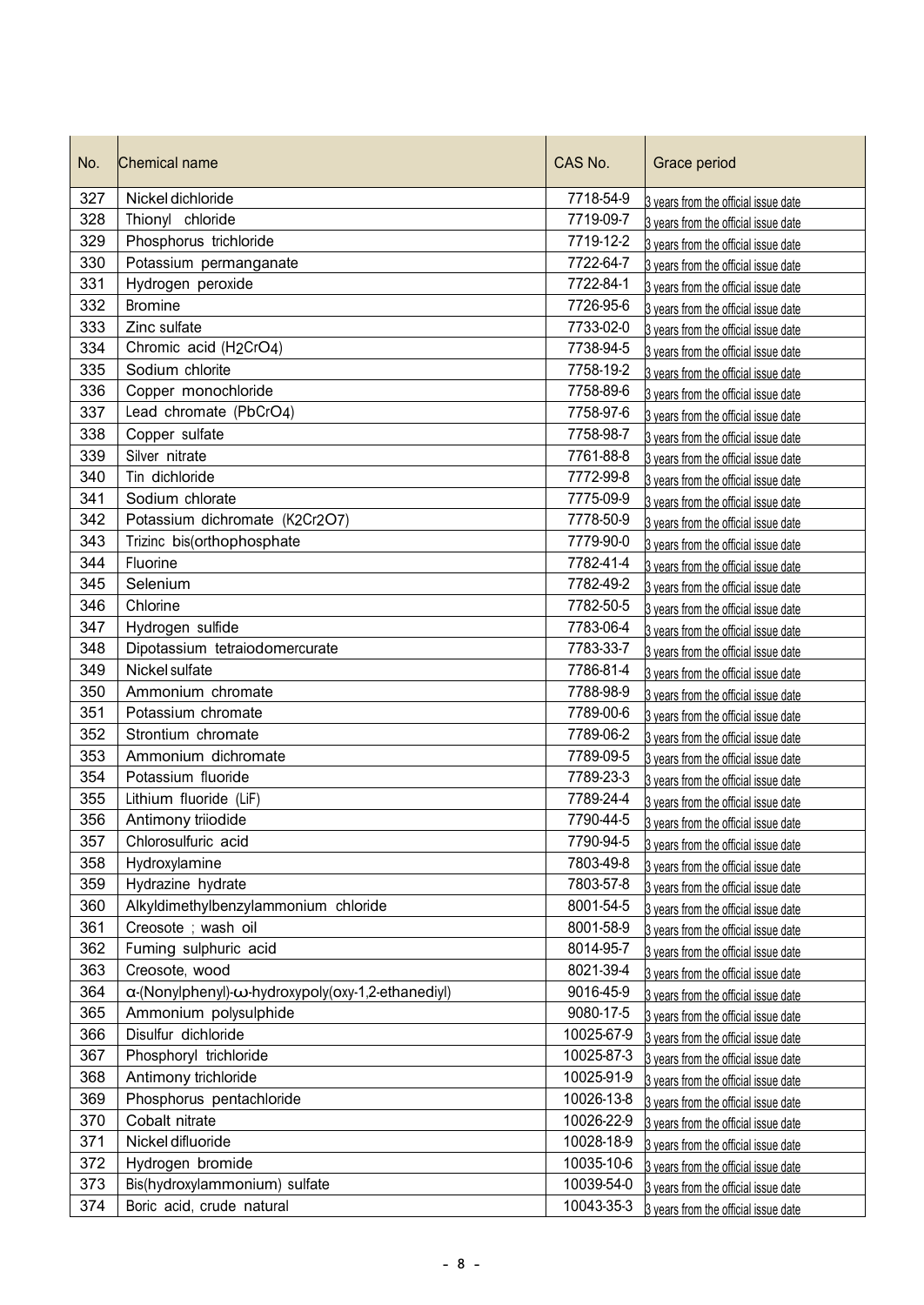| No. | <b>Chemical name</b>                                   | CAS No.    | Grace period                         |
|-----|--------------------------------------------------------|------------|--------------------------------------|
| 375 | Lead dinitrate                                         | 10099-74-8 | 3 years from the official issue date |
| 376 | Cobalt sulfate                                         | 10124-43-3 | 3 years from the official issue date |
| 377 | Cobalt dinitrate                                       | 10141-05-6 | 3 years from the official issue date |
| 378 | cadmium dioleate                                       | 10468-30-1 | 3 years from the official issue date |
| 379 | di-tert-amyl peroxide                                  | 10508-09-5 | 3 years from the official issue date |
| 380 | Sodium dichromate                                      | 10588-01-9 | 3 years from the official issue date |
| 381 | 1H-Benzimidazol-2-ylcarbamic acid methyl ester         | 10605-21-7 | 3 years from the official issue date |
| 382 | Nickel oxide                                           | 11099-02-8 | 3 years from the official issue date |
| 383 | Potassium hydroxyoctaoxodizincatedichromate(1-)        | 11103-86-9 | 3 years from the official issue date |
| 384 | Boric acid                                             | 11113-50-1 | 3 years from the official issue date |
| 385 | Nickel hydroxide                                       | 11113-74-9 | 3 years from the official issue date |
| 386 | Chromium oxide                                         | 11118-57-3 | 3 years from the official issue date |
| 387 | Antimony compound with cadmium (2:3)                   | 12014-29-8 | 3 years from the official issue date |
| 388 | Nickel dioxide                                         | 12035-36-8 | 3 years from the official issue date |
| 389 | Trinickel disulfide                                    | 12035-72-2 | 3 years from the official issue date |
| 390 | Nickel dihydroxide                                     | 12054-48-7 | 3 years from the official issue date |
| 391 | Pentalead tetraoxide sulfate                           | 12065-90-6 | 3 years from the official issue date |
| 392 | Ammonium hydrogen sulphide                             | 12124-99-1 | 3 years from the official issue date |
| 393 | Ammonium fluoride                                      | 12125-01-8 | 3 years from the official issue date |
| 394 | Ammonium sulphide                                      | 12135-76-1 | 3 years from the official issue date |
| 395 | Lead oxide phosphonate (Pb3O2(HPO3))                   | 12141-20-7 | 3 years from the official issue date |
| 396 | Disodium tetraborate pentahydrate                      | 12179-04-3 | 3 years from the official issue date |
| 397 | White phosphorus                                       | 12185-10-3 | 3 years from the official issue date |
| 398 | Lead oxide sulfate (Pb4O3(SO4))                        | 12202-17-4 | 3 years from the official issue date |
| 399 | Dipotassium heptadecaoxotetrazincate tetrachromate(2-) | 12433-50-0 | 3 vears from the official issue date |
| 400 | Cadmium zinc sulfide ((Cd,Zn)S)                        | 12442-27-2 | 3 years from the official issue date |
| 401 | Cadmium sulfoselenide orange ; C.I. Pigment Orange 20  | 12656-57-4 | 3 years from the official issue date |
| 402 | C.I. pigment red 104                                   | 12656-85-8 | 3 years from the official issue date |
| 403 | Nickel dinitrate                                       | 13138-45-9 | 3 years from the official issue date |
| 404 | Fenbutatin oxide ; Vendex                              | 13356-08-6 | 3 years from the official issue date |
| 405 | Dimethylaminosulfonyl chloride                         | 13360-57-1 | 3 years from the official issue date |
| 406 | Ammonium nitrite                                       | 13446-48-5 | 3 years from the official issue date |
| 407 | Zinc pyrithione                                        | 13463-41-7 | 3 years from the official issue date |
| 408 | 1,1'-Iminodi(octamethylene)diguanidine                 | 13516-27-3 | 3 years from the official issue date |
| 409 | Dichromic acid                                         | 13530-68-2 | 3 years from the official issue date |
| 410 | Sodium tetrafluoroborate(1-)                           | 13755-29-8 | 3 years from the official issue date |
| 411 | Nickel bis(sulfamidate)                                | 13770-89-3 | 3 years from the official issue date |
| 412 | Calcium nitrite                                        | 13780-06-8 | 3 years from the official issue date |
| 413 | Tin bis(tetrafluoroborate)                             | 13814-97-6 | 3 years from the official issue date |
| 414 | Potassium dicyanoaurate                                | 13967-50-5 | 3 years from the official issue date |
| 415 | Potassium tetrafluoroborate                            | 14075-53-7 | 3 years from the official issue date |
| 416 | Nitric acid cobalt salt                                | 14216-74-1 | 3 years from the official issue date |
| 417 | Tripotassium tetra(cyano-C)cuprate(3-)                 | 14263-73-1 | 3 years from the official issue date |
| 418 | Bis(diethylcarbamodithioato-S,S')zinc                  | 14324-55-1 | 3 years from the official issue date |
| 419 | Quartz (SiO2)                                          | 14808-60-7 | 3 years from the official issue date |
| 420 | 2-Pyridinethiol-1-oxide, copper salt                   | 14915-37-8 | 3 years from the official issue date |
| 421 | Trisodium hexafluoroaluminate                          | 15096-52-3 | 3 years from the official issue date |
| 422 | Trisodium antimonate(3-)                               | 15593-75-6 | 3 years from the official issue date |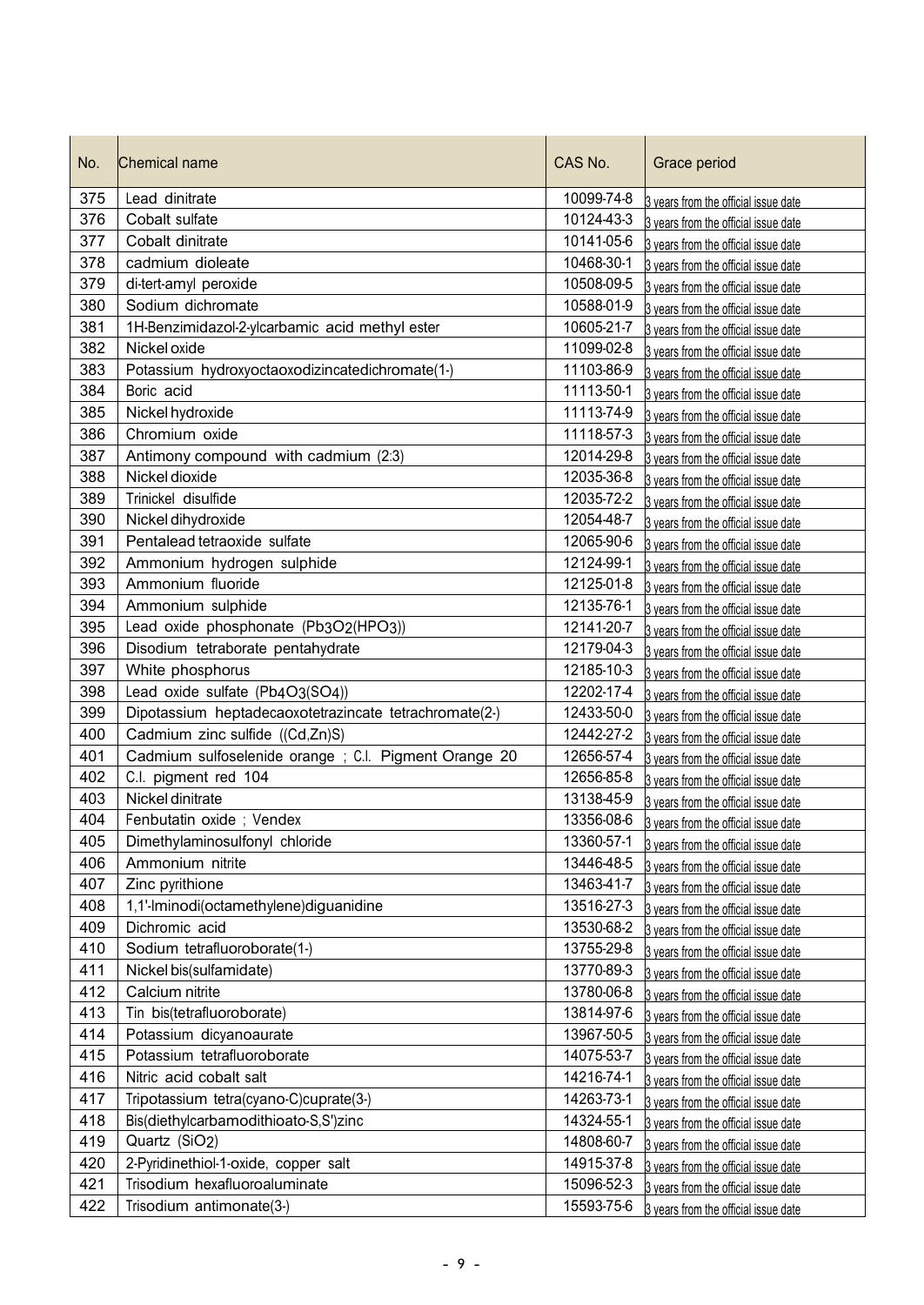| No. | <b>Chemical name</b>                                                                 | CAS No.    | Grace period                         |
|-----|--------------------------------------------------------------------------------------|------------|--------------------------------------|
| 423 | Lead sulfate (PbxSO4)                                                                | 15739-80-7 | 3 years from the official issue date |
| 424 | Methomyl, Lannate                                                                    | 16752-77-5 | 3 years from the official issue date |
| 425 | Dipotassium hexafluorosilicate                                                       | 16871-90-2 | 3 years from the official issue date |
| 426 | Tetrafluoroboric acid                                                                | 16872-11-0 | 3 years from the official issue date |
| 427 | Disodium hexafluorosilicate                                                          | 16893-85-9 | 3 years from the official issue date |
| 428 | Magnesium silicofluoride ; Magnesium hexafluorosilicate                              | 16949-65-8 | 3 years from the official issue date |
| 429 | Hexafluorosilicic acid                                                               | 16961-83-4 | 3 years from the official issue date |
| 430 | 3,3'-Dimethoxybenzidine dihydrochloride                                              | 20325-40-0 | 3 years from the official issue date |
| 431 | Lead cyanamidate (PbNH2(CN))                                                         | 20837-86-9 | 3 years from the official issue date |
| 432 | Cadimium hydroxide                                                                   | 21041-95-2 | 3 years from the official issue date |
| 433 | 5H-1,2-Oxathiole, 2,2-dioxide                                                        | 21806-61-1 | 3 years from the official issue date |
| 434 | [1,2-Phenylenebis(iminocarbonothioyl)]biscarbamic acid<br>dimethyl ester             | 23564-05-8 | 3 years from the official issue date |
| 435 | 4,4'-(1-Methylethylidene)bisphenol polymer with<br>(chloromethyl) oxirane            | 25068-38-6 | 3 years from the official issue date |
| 436 | Nonylphenol                                                                          | 25154-52-3 | 3 years from the official issue date |
| 437 | Oxiranylmethyl 2-methyl-2-propenoate polymer with<br>ethenylbenzene                  | 25167-42-4 | 3 years from the official issue date |
| 438 | Methyldinitrobenzene ; Dinitrotoluene                                                | 25321-14-6 | 3 years from the official issue date |
| 439 | Hexabromocyclododecane                                                               | 25637-99-4 | 3 years from the official issue date |
| 440 | N-[2-[(4-Amino-3-methylphenyl)ethylamino]ethyl]methanesulfon<br>amide sulfate (2:3)  | 25646-71-3 | 3 years from the official issue date |
| 441 | 5-Chloro-2-methyl-4-isothiazolin-3-one                                               | 26172-55-4 | 3 years from the official issue date |
| 442 | Methylenediphenyl diisocyanate(MDI)                                                  | 26447-40-5 | 3 years from the official issue date |
| 443 | 1,3-Diisocyantomethylbenzene                                                         | 26471-62-5 | 3 years from the official issue date |
| 444 | 2-Octyl-3(2H)-isothiazolone                                                          | 26530-20-1 | 3 years from the official issue date |
| 445 | Sodium azide                                                                         | 26628-22-8 | 3 years from the official issue date |
| 446 | 1,2-Benzenedicarboxylic acid diisodecyl ester                                        | 26761-40-0 | 3 years from the official issue date |
| 447 | 3(or 4)-Methylbenzene-1,2-diamine                                                    | 26966-75-6 | 3 years from the official issue date |
|     | N,N""'-1,6-Hexanediyl bis(N'-cyanoguanidine) polymer with                            |            | 3 years from the official issue date |
| 448 | 1,6-hexane diamine, hydrochloride                                                    | 27083-27-8 |                                      |
| 449 | Poly(iminocarbonimidoyliminocarbonimidoylimino-1,6-hexane<br>diyl), hydrochloride    | 32289-58-0 | 3 years from the official issue date |
| 450 | (1,1,3,3-Tetramethylbutyl)phenol; Octylphenol                                        | 27193-28-8 | 3 years from the official issue date |
| 451 | Neodecanoic acid lead salt ; Lead neodecanoate                                       | 27253-28-7 | 3 years from the official issue date |
| 452 | 1,2-Benzenedicarboxylic acid diisononyl ester                                        | 28553-12-0 | 3 years from the official issue date |
| 453 | 2-Propenoic acid isooctyl ester                                                      | 29590-42-9 | 3 years from the official issue date |
| 454 | Paraformaldehyde                                                                     | 30525-89-4 | 3 years from the official issue date |
| 455 | Nickel chloride                                                                      | 37211-05-5 | 3 years from the official issue date |
| 456 | C.I. Pigment yellow 36 ; Zinc chromate yellow                                        | 37300-23-5 | 3 years from the official issue date |
| 457 | [1,1'-Biphenyl]-4-yl 2-methyl-2-propenoate                                           | 46904-74-9 | 3 years from the official issue date |
| 458 | Zinc tetraoxychromate                                                                | 49663-84-5 | 3 years from the official issue date |
| 459 | a-Cyano-3-phenoxybenzyl<br>3-(2,2-dichlorovinyl)-2,2-dimethylcyclopropanecarboxylate | 52315-07-8 | 3 years from the official issue date |
| 460 | 3-(2,2-Dichloroethenyl)-2,2-dimethyl-cyclopropanecarboxylic                          | 52645-53-1 | 3 years from the official issue date |
|     | acid (3-phenoxyphenyl)methyl ester<br>Decamethrin                                    |            |                                      |
| 461 |                                                                                      | 52918-63-5 | 3 years from the official issue date |
| 462 | 5-Chloro-2-methyl-3(2H)-isothiazolone, mixt. with<br>2-methyl-3(2H)-isothiazolone    | 55965-84-9 | 3 years from the official issue date |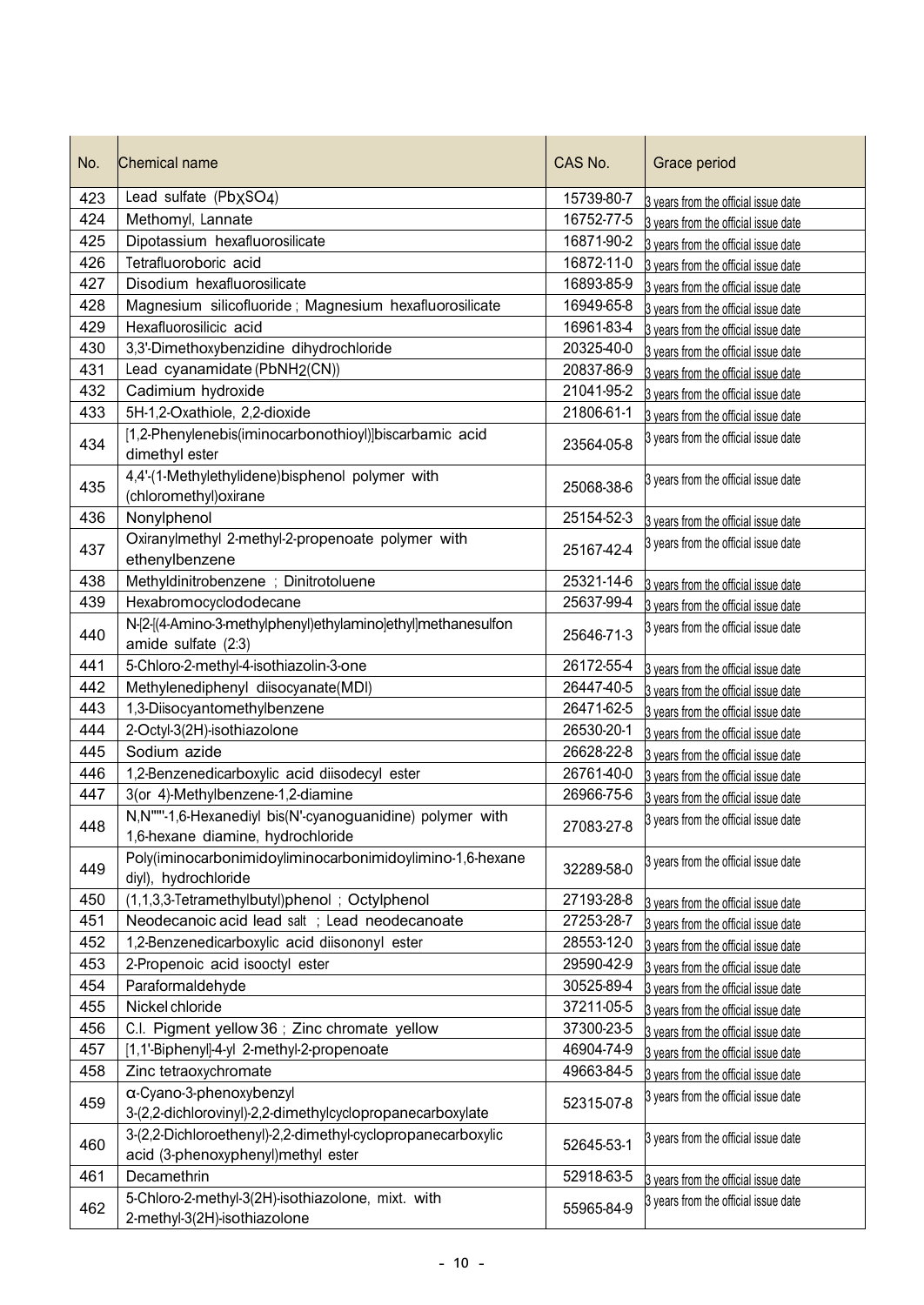| No. | Chemical name                                                                    | CAS No.     | Grace period                         |
|-----|----------------------------------------------------------------------------------|-------------|--------------------------------------|
| 463 | Dibasic lead stearate                                                            | 56189-09-4  | 3 years from the official issue date |
| 464 | Formaldehyde polymer with 1,3-benzenedimethanamine and<br>phenol                 | 57214-10-5  | 3 years from the official issue date |
| 465 | C.I. pigment red 108                                                             | 58339-34-7  | 3 years from the official issue date |
| 466 | (R)-Glycidyl butyrate                                                            | 60456-26-0  | 3 years from the official issue date |
| 467 | Fatty acids, tall oil, lead salts                                                | 61788-54-3  | 3 years from the official issue date |
| 468 | Creosote oil ; wash oil                                                          | 61789-28-4  | 3 years from the official issue date |
| 469 | Quaternary ammonium compounds, benzylcoco<br>alkyldimethyl, chlorides            | 61789-71-7  | 3 years from the official issue date |
| 470 | Naphthenic acids lead salts                                                      | 61790-14-5  | 3 years from the official issue date |
| 471 | Neodecanoic acid cadmium salt ; Cadmium neodecanoate                             | 61951-96-0  | 3 years from the official issue date |
| 472 | Fenothiocarb                                                                     | 62850-32-2  | 3 years from the official issue date |
| 473 | Quaternary ammonium                                                              |             | 3 years from the official issue date |
|     | compounds, benzyl-(C=8-18)-                                                      | 63449-41-2  |                                      |
| 474 | (S)-Glycidyl butyrate                                                            | 65031-96-1  | 3 years from the official issue date |
| 475 | Furathiocarb                                                                     | 65907-30-4  | 3 years from the official issue date |
| 476 | Tar acids, coal, crude; crude phenols                                            | 65996-85-2  | 3 years from the official issue date |
| 477 | Distillates(coal tar), upper; heavy anthracene oil                               | 65996-91-0  | 3 years from the official issue date |
| 478 | cis-4-[3-(p-tert-Butylphenyl)-2-methylpropyl]-2,6-dimethylmor<br>pholine         | 67564-91-4  | 3 years from the official issue date |
| 479 | Alkyl(C=12-18) benzyl dimethyl ammonium chloride                                 | 68391-01-5  | 3 years from the official issue date |
| 480 | Lead oxide (PbO), lead-contg.                                                    | 68411-78-9  | 3 years from the official issue date |
| 481 | Quaternary ammonium compounds,<br>benzylalkyl(C=12-16)dimethyl, chlorides        | 68424-85-1  | 3 years from the official issue date |
| 482 | ar, ar-Diethyl-ar-methylbenzenediamine                                           | 68479-98-1  | 3 years from the official issue date |
| 483 | 1,2-Benzenedicarboxylic acid di(C=8-10) branched alkylesters,<br>$(C=9)$ -rich   | 68515-48-0  | 3 years from the official issue date |
| 484 | 1,2-Benzenedicarboxylic acid di(C=9-11) branched alkylesters,<br>$(C=10)$ -rich  | 68515-49-1  | 3 years from the official issue date |
| 485 | Fatty acids, (C=8-18) and (C=18)-unsatd., cadmium salts                          | 68876-84-6  | 3 years from the official issue date |
| 486 | 2-Chloro-5-(chloromethyl)pyridine                                                | 70258-18-3  | 3 years from the official issue date |
| 487 | [1,1'-Biphenyl]4,4'-diol polymer with (chloromethyl) oxirane                     | 71296-97-4  | 3 years from the official issue date |
| 488 | 3-Methoxybutyl chloroformate                                                     | 75032-87-0  | 3 years from the official issue date |
| 489 | 1-Imidazolidneethano                                                             | 77215-47-5  | 3 years from the official issue date |
| 490 | [3-Chloro-5-(trifluoromethyl)-2-pyridyl amine; ACTP                              | 79456-26-1  | 3 years from the official issue date |
| 491 | Branched 4-nonylphenol                                                           | 84852-15-3  | 3 years from the official issue date |
| 492 | 2-Ethylhexanoic acid zinc salt, basic                                            | 85203-81-2  | 3 years from the official issue date |
| 493 | Alkanes, (C=10-13), chloro                                                       | 85535-84-8  | 3 years from the official issue date |
| 494 | Chloroalkanes (C=14-17)                                                          | 85535-85-9  | 3 years from the official issue date |
| 495 | Polyhexamethyleneguanidine phosphate                                             | 89697-78-9  | 3 years from the official issue date |
| 496 | 1,1,1-Trifluoro-N-[(trifluoromethyl)sulfonyl]methanesulfon amide<br>lithium salt | 90076-65-6  | 3 years from the official issue date |
| 497 | Anthracene oil                                                                   | 90640-80-5  | 3 years from the official issue date |
| 498 | Creosoteoil, acenaphthenefraction; wash oil                                      | 90640-84-9  | 3 years from the official issue date |
|     | Tetrakis(1,2,2,6,6-pentamethyl-4-piperidyl)                                      |             | 3 years from the official issue date |
| 499 | 1,2,3,4-butanetetracarboxylate                                                   | 91788-83-9  |                                      |
| 500 | Cadmium nonyl-phenylate                                                          | 93894-07-6  | 3 years from the official issue date |
| 501 | Bis(2,3-epithiopropyl)disulfide                                                  | 98485-71-3  | 3 years from the official issue date |
| 502 | 2-Benzyl-2-dimethylamino-1-(4-morpholino-phenyl)-1-butanone                      | 119313-12-1 | 3 years from the official issue date |